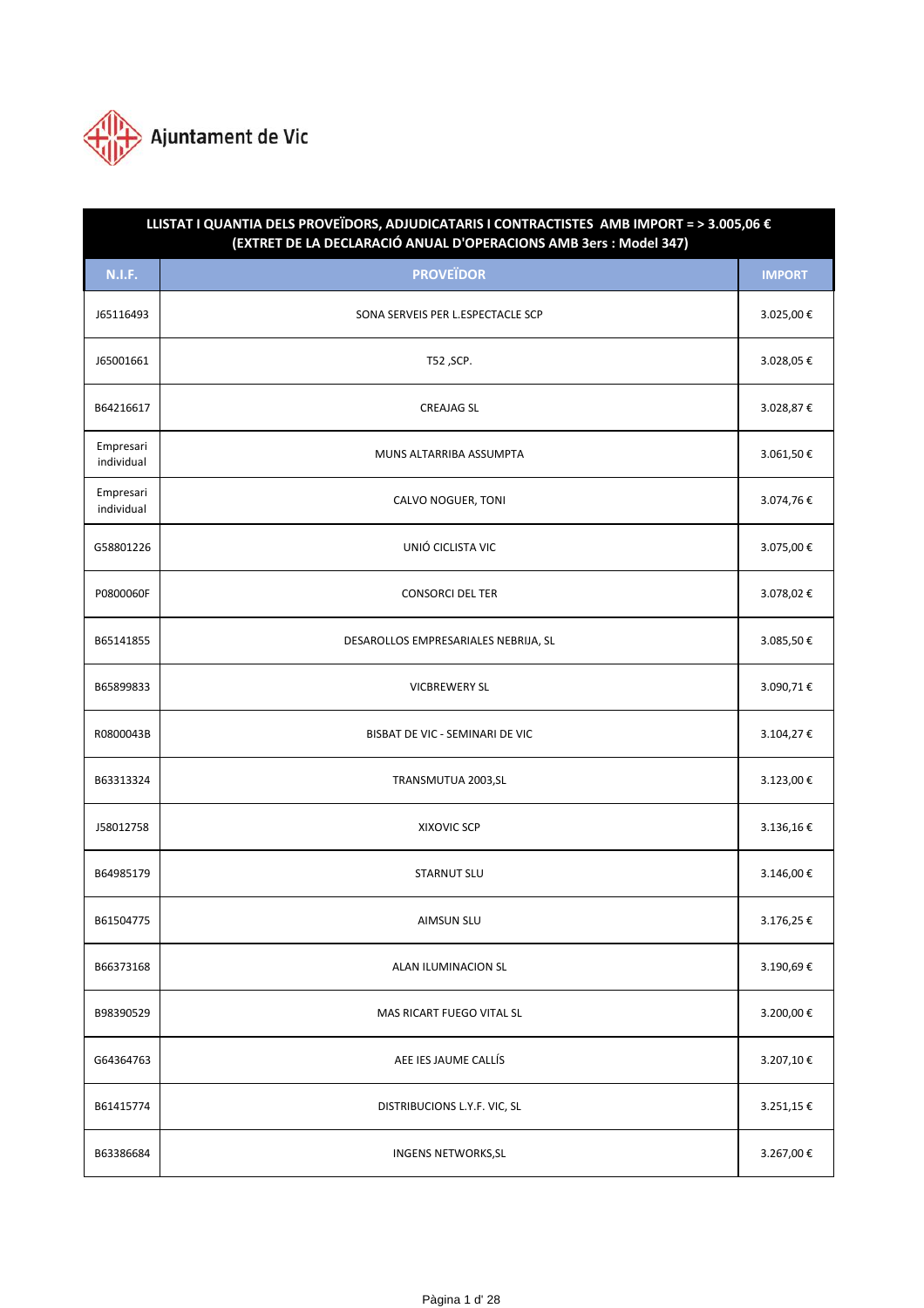

| LLISTAT I QUANTIA DELS PROVEÏDORS, ADJUDICATARIS I CONTRACTISTES AMB IMPORT = > 3.005,06 €<br>(EXTRET DE LA DECLARACIÓ ANUAL D'OPERACIONS AMB 3ers : Model 347) |                                                   |               |  |
|-----------------------------------------------------------------------------------------------------------------------------------------------------------------|---------------------------------------------------|---------------|--|
| <b>N.I.F.</b>                                                                                                                                                   | <b>PROVEÏDOR</b>                                  | <b>IMPORT</b> |  |
| Q0818002H                                                                                                                                                       | UNIVERSITAT AUTONOMA DE BARCELONA                 | 3.271,69€     |  |
| Empresari<br>individual                                                                                                                                         | PUJADAS ARUMI, RAMON                              | 3.278,54€     |  |
| B61934584                                                                                                                                                       | TRIO DE MOSQUETONS, SL                            | 3.294,83€     |  |
| B63884712                                                                                                                                                       | TECNOLOGIA EN FIBRA OPTICA Y REPRESENTACIONES, SL | 3.296,76€     |  |
| B66110792                                                                                                                                                       | <b>GURBTEC TELECOM SL</b>                         | 3.334,14€     |  |
| Empresari<br>individual                                                                                                                                         | <b>TERRICABRAS TARIN VICTORIA</b>                 | 3.337,98€     |  |
| Empresari<br>individual                                                                                                                                         | MARFIL RULL JOAN MARC                             | 3.345,65€     |  |
| A08685273                                                                                                                                                       | DEXTRON INGENIERIA DE LA TELECOMUNICACION, S.A.   | 3.348,19€     |  |
| A43524172                                                                                                                                                       | <b>INDUGRAF OFFSET SA</b>                         | 3.424,30€     |  |
| Empresari<br>individual                                                                                                                                         | ANGUERA PUIG, ANTONI                              | 3.469,48€     |  |
| Q2866001G                                                                                                                                                       | CRUZ ROJA ESPAÑOLA                                | 3.478,26€     |  |
| G58851080                                                                                                                                                       | COLLA SARDANISTA RIALLERA                         | 3.486,00€     |  |
| Empresari<br>individual                                                                                                                                         | PADURARIU CONSTAIN                                | 3.492,00€     |  |
| B63354856                                                                                                                                                       | <b>DISERVIC SL</b>                                | 3.494,38€     |  |
| G59875831                                                                                                                                                       | FORUM DE DEBATS                                   | 3.500,00€     |  |
| A58417346                                                                                                                                                       | WOLTERS KLUWER ESPAĐA SA                          | 3.507,89€     |  |
| B60816337                                                                                                                                                       | <b>FUSTERIA MUNDET SL</b>                         | 3.525,94€     |  |
| B60444114                                                                                                                                                       | VERSUS COMUNICACIO INTEGRAL, SL                   | 3.546,28€     |  |
| B22305353                                                                                                                                                       | <b>TAFOI SL</b>                                   | 3.569,50€     |  |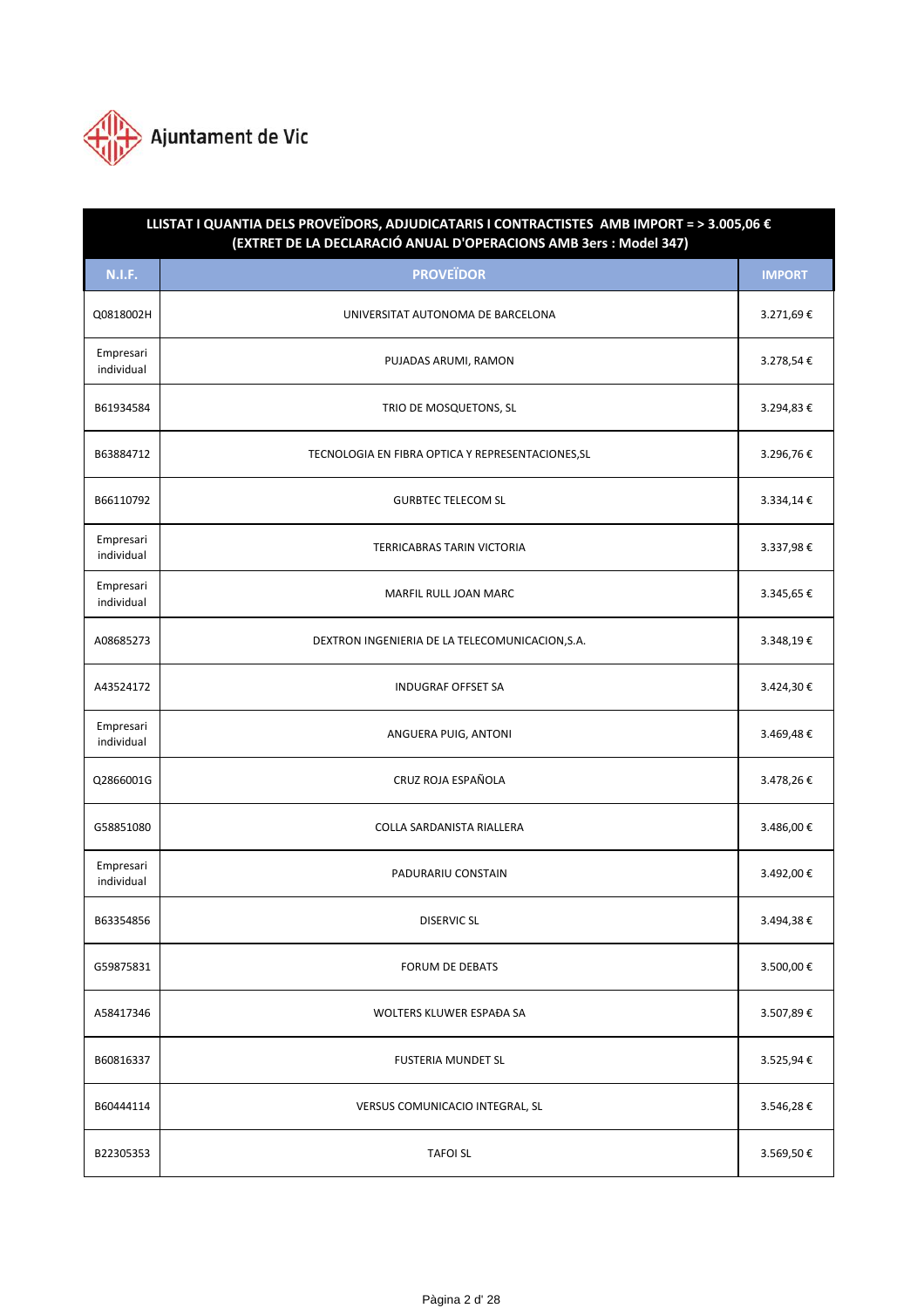

| LLISTAT I QUANTIA DELS PROVEÏDORS, ADJUDICATARIS I CONTRACTISTES AMB IMPORT = > 3.005,06 €<br>(EXTRET DE LA DECLARACIÓ ANUAL D'OPERACIONS AMB 3ers : Model 347) |                                                |               |  |
|-----------------------------------------------------------------------------------------------------------------------------------------------------------------|------------------------------------------------|---------------|--|
| <b>N.I.F.</b>                                                                                                                                                   | <b>PROVEÏDOR</b>                               | <b>IMPORT</b> |  |
| F62488374                                                                                                                                                       | <b>TEATRE NU SCCL</b>                          | 3.569,50€     |  |
| Empresari<br>individual                                                                                                                                         | PUJOL SURIDACH, MARC                           | 3.580,27€     |  |
| F08852279                                                                                                                                                       | COOPERATIVA DE TREBALL CALANDRA, SCCL          | 3.587,18€     |  |
| Empresari<br>individual                                                                                                                                         | DINARES AYATS, CARLA                           | 3.594,72€     |  |
| G65739930                                                                                                                                                       | ASSOCIACIO DE MUNICIPIS PER A LA INDEPENDENCIA | 3.599,00€     |  |
| B60985405                                                                                                                                                       | FONT-GALI RESIDENCIA CANINA                    | 3.628,80€     |  |
| B58340084                                                                                                                                                       | CONSULTORS APLEGATS, S.L.                      | 3.630,00€     |  |
| G58342668                                                                                                                                                       | <b>CLUB BASQUET VIC</b>                        | 3.630,00€     |  |
| B63601223                                                                                                                                                       | <b>NUCLI EXPERTS SL</b>                        | 3.648,15€     |  |
| G65704082                                                                                                                                                       | <b>OSONA RUGBY CLUB</b>                        | 3.692,00€     |  |
| B08958209                                                                                                                                                       | ANTIGUA CASA MANUEL ESTALELLA, SL              | 3.708,36€     |  |
| G63035844                                                                                                                                                       | AMPA ESCOLA ESTEL                              | 3.756,00€     |  |
| B66578261                                                                                                                                                       | BARCELONA ESPAI DE SUPERVISIO, SL              | 3.831,00€     |  |
| Empresari<br>individual                                                                                                                                         | VECTOR - SARRI PLANS FERRAN                    | 3.867,77€     |  |
| B62913926                                                                                                                                                       | <b>VINTEGRIS SL</b>                            | 3.872,00€     |  |
| B67423038                                                                                                                                                       | <b>GRACIAN ABOGADOS SLP</b>                    | 3.872,00€     |  |
| G65428450                                                                                                                                                       | <b>ASSOCIACIO SEMES</b>                        | 3.943,35€     |  |
| Empresari<br>individual                                                                                                                                         | PASCUAL ARANEGA BLANCA                         | 3.950,00€     |  |
| P0800157J                                                                                                                                                       | CONSORCI DE LA VALL DEL GES ORIS I BISAURA     | 3.954,64€     |  |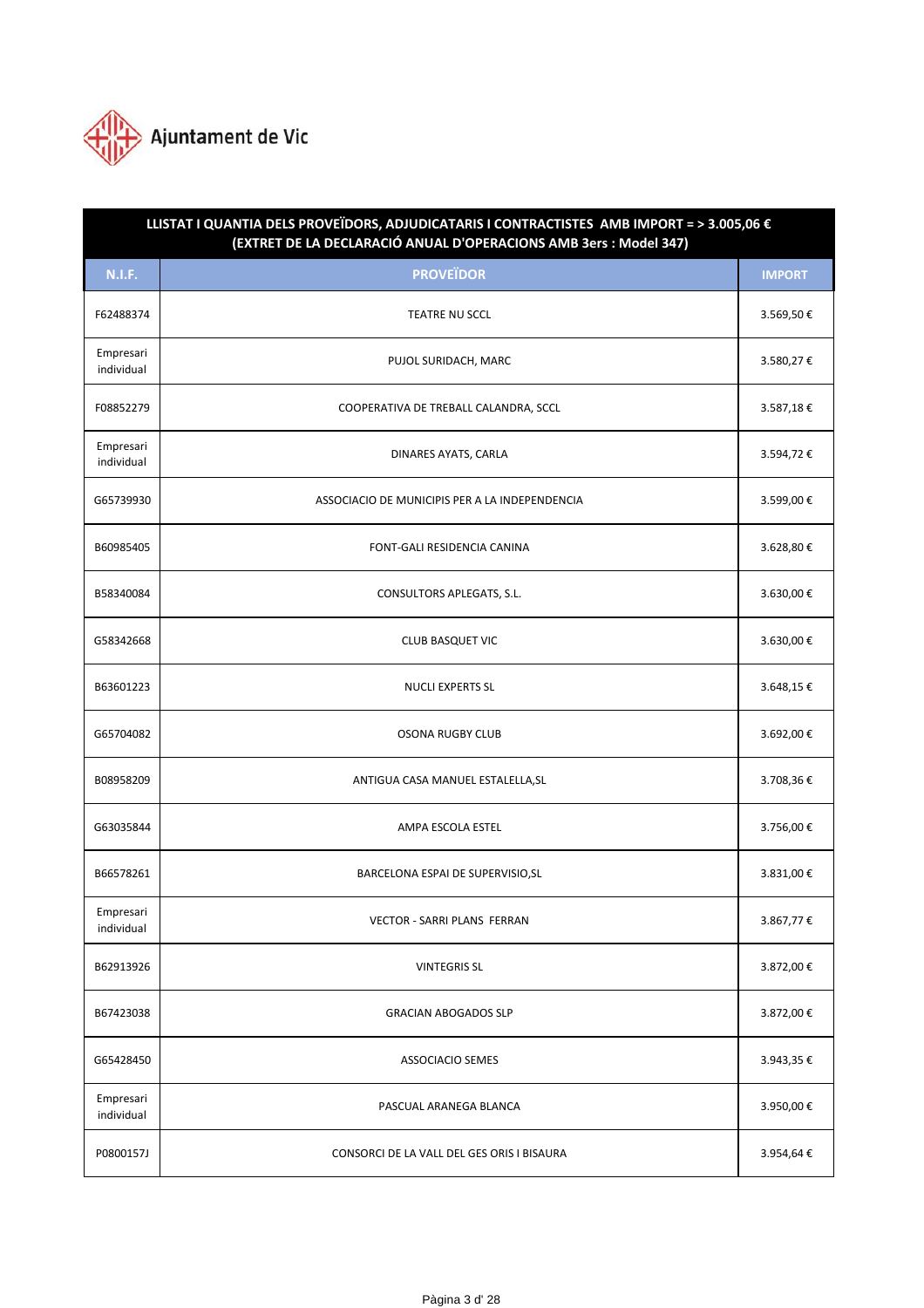

| LLISTAT I QUANTIA DELS PROVEÏDORS, ADJUDICATARIS I CONTRACTISTES AMB IMPORT = > 3.005,06 €<br>(EXTRET DE LA DECLARACIÓ ANUAL D'OPERACIONS AMB 3ers : Model 347) |                                             |               |  |
|-----------------------------------------------------------------------------------------------------------------------------------------------------------------|---------------------------------------------|---------------|--|
| <b>N.I.F.</b>                                                                                                                                                   | <b>PROVEÏDOR</b>                            | <b>IMPORT</b> |  |
| Empresari<br>individual                                                                                                                                         | CAMPRUBI PLANAS HIPOLIT (JARDINERIA PLANAS) | 3.973,26€     |  |
| G60073624                                                                                                                                                       | ASSOCIACIO VEINS BARRI CAPUTXINS            | 3.990,00€     |  |
| B08480774                                                                                                                                                       | SELEFLOR, SL                                | 3.999,59€     |  |
| B12361812                                                                                                                                                       | PIROTECNIA TOMAS SL                         | 3.999,99€     |  |
| G17125832                                                                                                                                                       | FONS CATALA COOP. DESENVOLUPAMENT           | 4.000,00€     |  |
| G61498887                                                                                                                                                       | CLUB ESPORTIU CATALÀ DE GLOBUS              | 4.000,00€     |  |
| G63811939                                                                                                                                                       | ALKARIA ONG CATALANA                        | 4.000,00€     |  |
| Empresari<br>individual                                                                                                                                         | <b>TARRATS BADOSA M.TERESA</b>              | 4.065,60€     |  |
| B84137470                                                                                                                                                       | EUROCOP SECURITY SYSTEMS, SL                | 4.078,69€     |  |
| B66463910                                                                                                                                                       | <b>GRUPO INCLUDE3 SL</b>                    | 4.138,20€     |  |
| B08662728                                                                                                                                                       | INDUSTRIAS FPD FRANCISCO PONS SL            | 4.176,70€     |  |
| G61363503                                                                                                                                                       | "ASSOCIACIO DE VEINS ""EL SUCRE"""          | 4.190,00€     |  |
| B65196685                                                                                                                                                       | MELERO GENE ADVOCATS ASSOCIATS, SLP         | 4.235,00€     |  |
| Empresari<br>individual                                                                                                                                         | BALLANA GONZALEZ JOAN                       | 4.238,85€     |  |
| B66293085                                                                                                                                                       | CASA RICART VIC INVERSIONS SL               | 4.248,80€     |  |
| B58505553                                                                                                                                                       | ARMERIA J.POU, SL                           | 4.262,09€     |  |
| Empresari<br>individual                                                                                                                                         | AMICI, MARISA BEATRIZ                       | 4.294,29€     |  |
| G59378489                                                                                                                                                       | UNIO ESPORTIVA VIC                          | 4.318,04€     |  |
| B67078105                                                                                                                                                       | PARKUNLOAD SL                               | 4.338,54€     |  |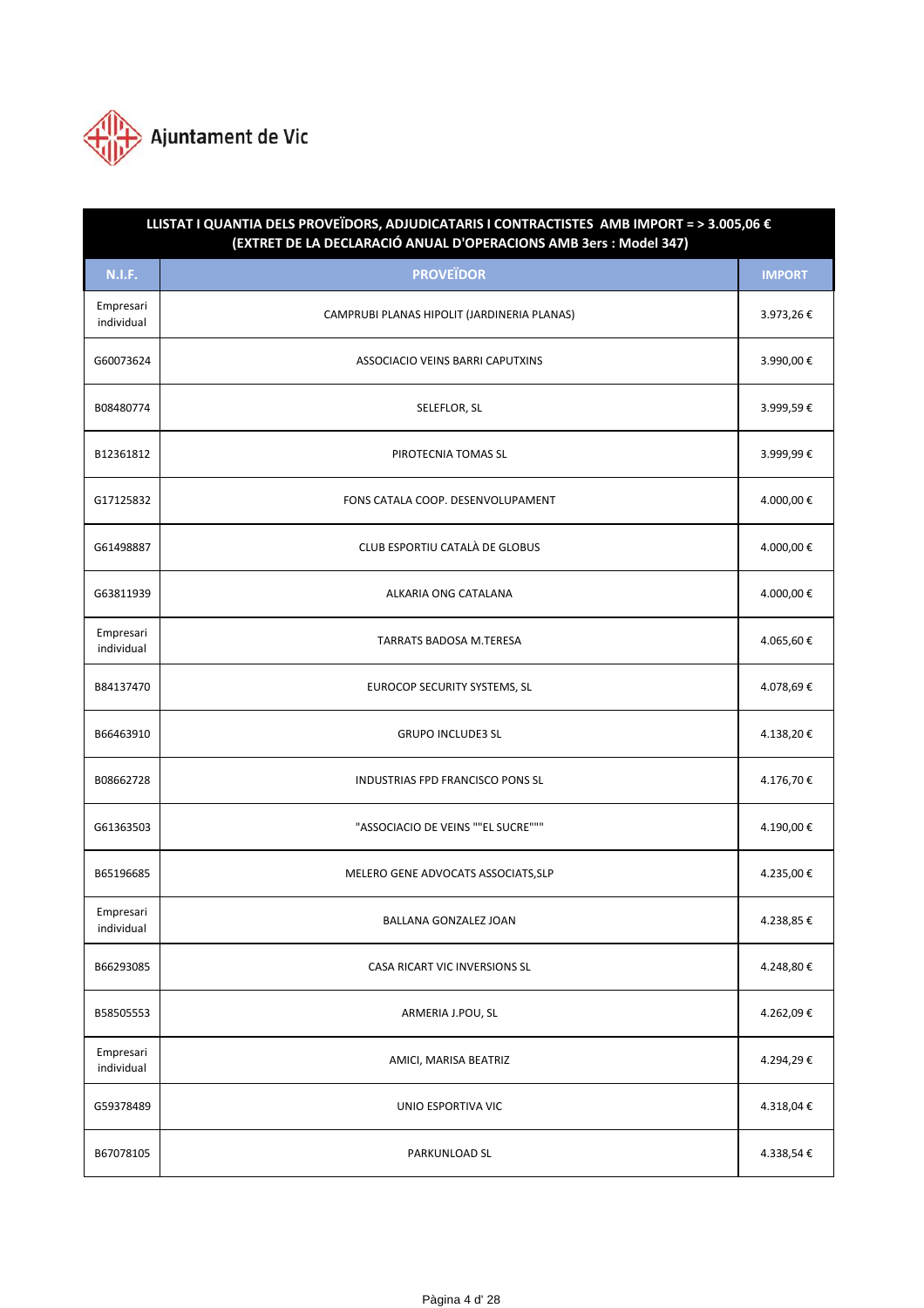

| LLISTAT I QUANTIA DELS PROVEÏDORS, ADJUDICATARIS I CONTRACTISTES AMB IMPORT = > 3.005,06 €<br>(EXTRET DE LA DECLARACIÓ ANUAL D'OPERACIONS AMB 3ers : Model 347) |                                                     |               |  |
|-----------------------------------------------------------------------------------------------------------------------------------------------------------------|-----------------------------------------------------|---------------|--|
| <b>N.I.F.</b>                                                                                                                                                   | <b>PROVEÏDOR</b>                                    | <b>IMPORT</b> |  |
| B61285367                                                                                                                                                       | <b>NORPRINT SL</b>                                  | 4.345,11€     |  |
| A08747388                                                                                                                                                       | SEMICONDUCTORES Y SISTEMAS SA                       | 4.356,00€     |  |
| B66994344                                                                                                                                                       | <b>EMALEC IBERICA SL</b>                            | 4.402,92€     |  |
| B20993580                                                                                                                                                       | <b>IPLAY URBAN DESIGN SL</b>                        | 4.404,40€     |  |
| B08885030                                                                                                                                                       | <b>DISTRIBUCIONS JEP S.L.</b>                       | 4.410,56€     |  |
| B08647760                                                                                                                                                       | <b>CURRIUS ASSESSORS SL</b>                         | 4.415,40€     |  |
| B17593492                                                                                                                                                       | D-LA ASSESSORS OSONA S.L.                           | 4.415,40€     |  |
| B61863767                                                                                                                                                       | CONFECCIÓ I DECORACIÓ CASA, SL                      | 4.415,40€     |  |
| B64054257                                                                                                                                                       | <b>CARROSSERIES TOLOSA SL</b>                       | 4.415,40€     |  |
| B66379900                                                                                                                                                       | TRIADA ASSESSORS SLP                                | 4.415,40€     |  |
| B63791115                                                                                                                                                       | STANDS I COMPLEMENTS TOT FIRES, SL                  | 4.426,79€     |  |
| B17571175                                                                                                                                                       | <b>BTM SOUND, SL</b>                                | 4.450,36€     |  |
| Empresari<br>individual                                                                                                                                         | SERRALLONGA VILLAR, CONCEPCIO                       | 4.452,31€     |  |
| B61828216                                                                                                                                                       | BISBAL CASACUBERTA S.L.                             | 4.482,66€     |  |
| B87352340                                                                                                                                                       | AUREN CONSULTORES SP, SLP                           | 4.532,96€     |  |
| Empresari<br>individual                                                                                                                                         | ESCALE BOSCH, JOSEP M.                              | 4.534,60€     |  |
| B63738819                                                                                                                                                       | LA PLANA MOVITER, SLU                               | 4.549,50€     |  |
| A08619835                                                                                                                                                       | <b>ISERN S.A.</b>                                   | 4.559,93€     |  |
| B60892148                                                                                                                                                       | ABONOS ORGANICOS BOIX SL (ABONOS ORGANICOS BOIX SL) | 4.594,26€     |  |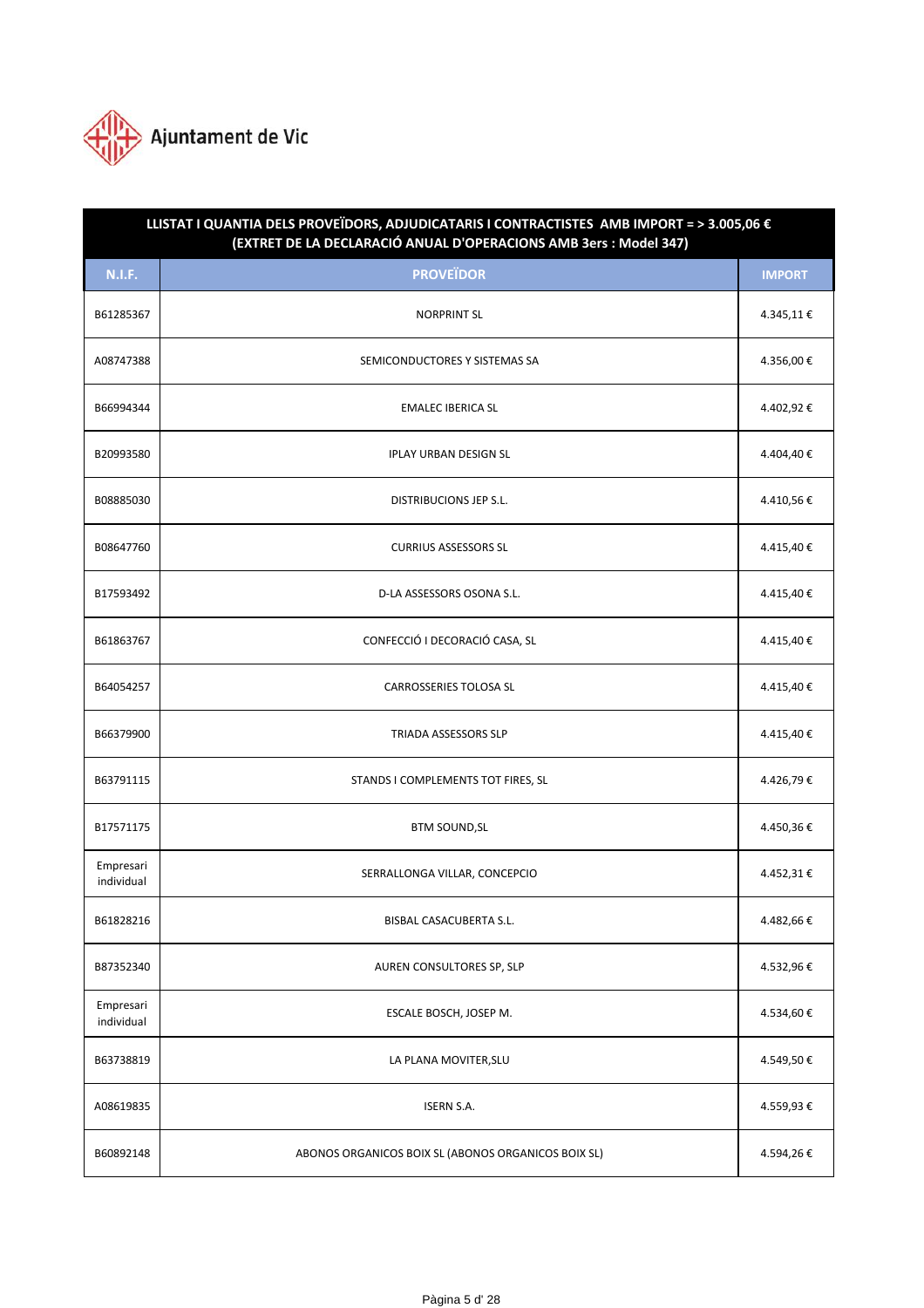

| LLISTAT I QUANTIA DELS PROVEÏDORS, ADJUDICATARIS I CONTRACTISTES AMB IMPORT = > 3.005,06 €<br>(EXTRET DE LA DECLARACIÓ ANUAL D'OPERACIONS AMB 3ers : Model 347) |                                          |               |  |
|-----------------------------------------------------------------------------------------------------------------------------------------------------------------|------------------------------------------|---------------|--|
| <b>N.I.F.</b>                                                                                                                                                   | <b>PROVEÏDOR</b>                         | <b>IMPORT</b> |  |
| Empresari<br>individual                                                                                                                                         | ATIENZA MOLINA, BELEN                    | 4.603,57€     |  |
| B62837000                                                                                                                                                       | <b>CLUSELLS &amp; ROCA ENGINYERS, SL</b> | 4.610,10€     |  |
| B65270787                                                                                                                                                       | <b>CICLICK WEB SOLUTACIONS SL</b>        | 4.616,15€     |  |
| Empresari<br>individual                                                                                                                                         | GARCIA DOMINGO JOSEP LLUIS               | 4.641,31€     |  |
| Empresari<br>individual                                                                                                                                         | TOMAS BLANQUET XAVIER                    | 4.658,50€     |  |
| A84395078                                                                                                                                                       | SGS INSPECCIONES REGLAMENTARIAS SA       | 4.673,37€     |  |
| B96840467                                                                                                                                                       | ONTINET.COM, SL                          | 4.679,68€     |  |
| A83140012                                                                                                                                                       | DRAGER SAFETY HISPANIA, S.A.             | 4.757,45€     |  |
| B61107454                                                                                                                                                       | <b>OPTICLIM SL</b>                       | 4.770,08€     |  |
| Empresari<br>individual                                                                                                                                         | CAMPRUBI HOMS, ELISABET                  | 4.784,00€     |  |
| G67124693                                                                                                                                                       | ASSOCIACIO SOM ADARA                     | 4.789,79€     |  |
| B60186855                                                                                                                                                       | AG SISTEMAS INFORMATICOS SL              | 4.819,56€     |  |
| Empresari<br>individual                                                                                                                                         | CASAJUANA MIQUEL FELIP                   | 4.824,70€     |  |
| Empresari<br>individual                                                                                                                                         | <b>GENIS SERRA MIQUEL DELS SANTS</b>     | 4.839,08€     |  |
| Empresari<br>individual                                                                                                                                         | RECHE ESCAMILLA JORGE                    | 4.840,00€     |  |
| B62278510                                                                                                                                                       | ARTES 2000 ASSESSORS SL                  | 4.840,00€     |  |
| G66522798                                                                                                                                                       | ASSOCIACIO MUSICAL DE VIC - OCV          | 4.840,00€     |  |
| Empresari<br>individual                                                                                                                                         | BOULOUM BAGHDAD - ARTE MEDI-             | 4.840,00€     |  |
| B65476954                                                                                                                                                       | GRUP MÉS OSONA, SL                       | 4.872,67€     |  |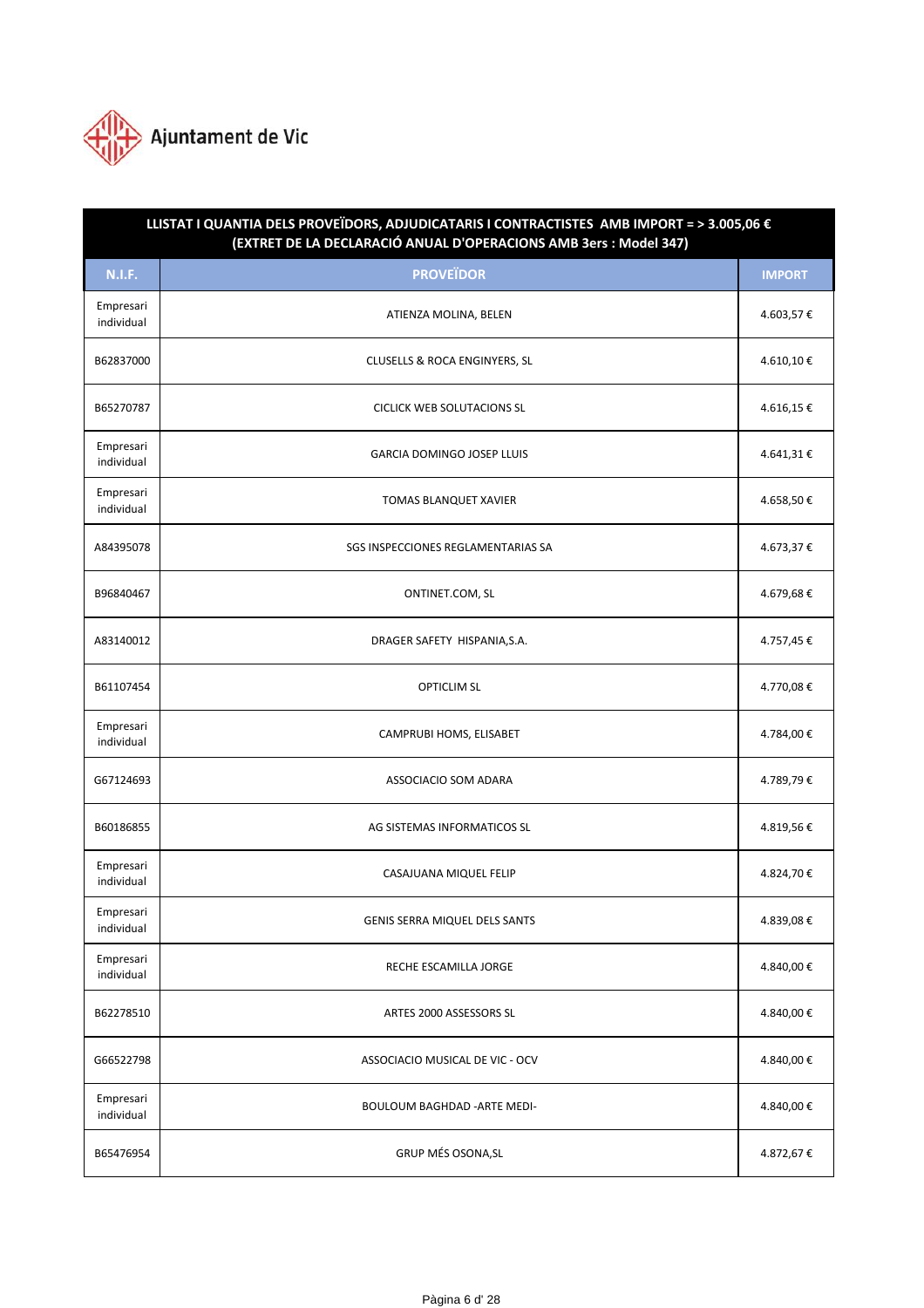

| LLISTAT I QUANTIA DELS PROVEÏDORS, ADJUDICATARIS I CONTRACTISTES AMB IMPORT = > 3.005,06 €<br>(EXTRET DE LA DECLARACIÓ ANUAL D'OPERACIONS AMB 3ers : Model 347) |                                             |               |  |
|-----------------------------------------------------------------------------------------------------------------------------------------------------------------|---------------------------------------------|---------------|--|
| <b>N.I.F.</b>                                                                                                                                                   | <b>PROVEÏDOR</b>                            | <b>IMPORT</b> |  |
| B63437347                                                                                                                                                       | TPARTNER NETWORK SERVICES SL                | 4.947,77€     |  |
| Empresari<br>individual                                                                                                                                         | BOVER FRANQUESA MARIA CARME                 | 4.957,26€     |  |
| B64446776                                                                                                                                                       | JAUME SABORIT, SL                           | 4.960,02€     |  |
| B25478934                                                                                                                                                       | SIGNUM NORDEST SL                           | 4.971,47€     |  |
| G65327348                                                                                                                                                       | GEGANTERS I GRALLERS DEL CARRER DE LA RIERA | 5.000,00€     |  |
| G67292995                                                                                                                                                       | ASSOCIACIO OPTIONS CATALUNYA NEPAL          | 5.000,00€     |  |
| B59478586                                                                                                                                                       | VITRALL VIC, SL                             | 5.054,30€     |  |
| B62785449                                                                                                                                                       | <b>DISTRICTE DIGITAL SL</b>                 | 5.082,00€     |  |
| B66696782                                                                                                                                                       | U98 MUSIC SL                                | 5.082,00€     |  |
| B25545757                                                                                                                                                       | ILERDA DE LLOGUERS I MUNTATGES SL           | 5.097,11€     |  |
| G28029643                                                                                                                                                       | SOCIETAT GENERAL D'AUTORS I EDITORS         | 5.098,39€     |  |
| B59926733                                                                                                                                                       | EQUIPOS Y SERVICIOS DEL NORDESTE SL         | 5.127,98€     |  |
| B64753791                                                                                                                                                       | TRANSGRUAS CIAL, SL                         | 5.170,33€     |  |
| B17354945                                                                                                                                                       | MONCANUT SERRALLERS SL                      | 5.191,66€     |  |
| B58712217                                                                                                                                                       | PAREJA & ASSOCIATS ADVOCATS                 | 5.203,00€     |  |
| B64461312                                                                                                                                                       | <b>GRUP VIADA MATARO SL</b>                 | 5.204,48€     |  |
| Empresari<br>individual                                                                                                                                         | ANNA SEGALES BIGAS                          | 5.250,00€     |  |
| B62445424                                                                                                                                                       | <b>VECTAR NOU SL</b>                        | 5.263,50€     |  |
| Empresari<br>individual                                                                                                                                         | SALES JORDI (ESTUDIS GRAFICS)               | 5.267,12€     |  |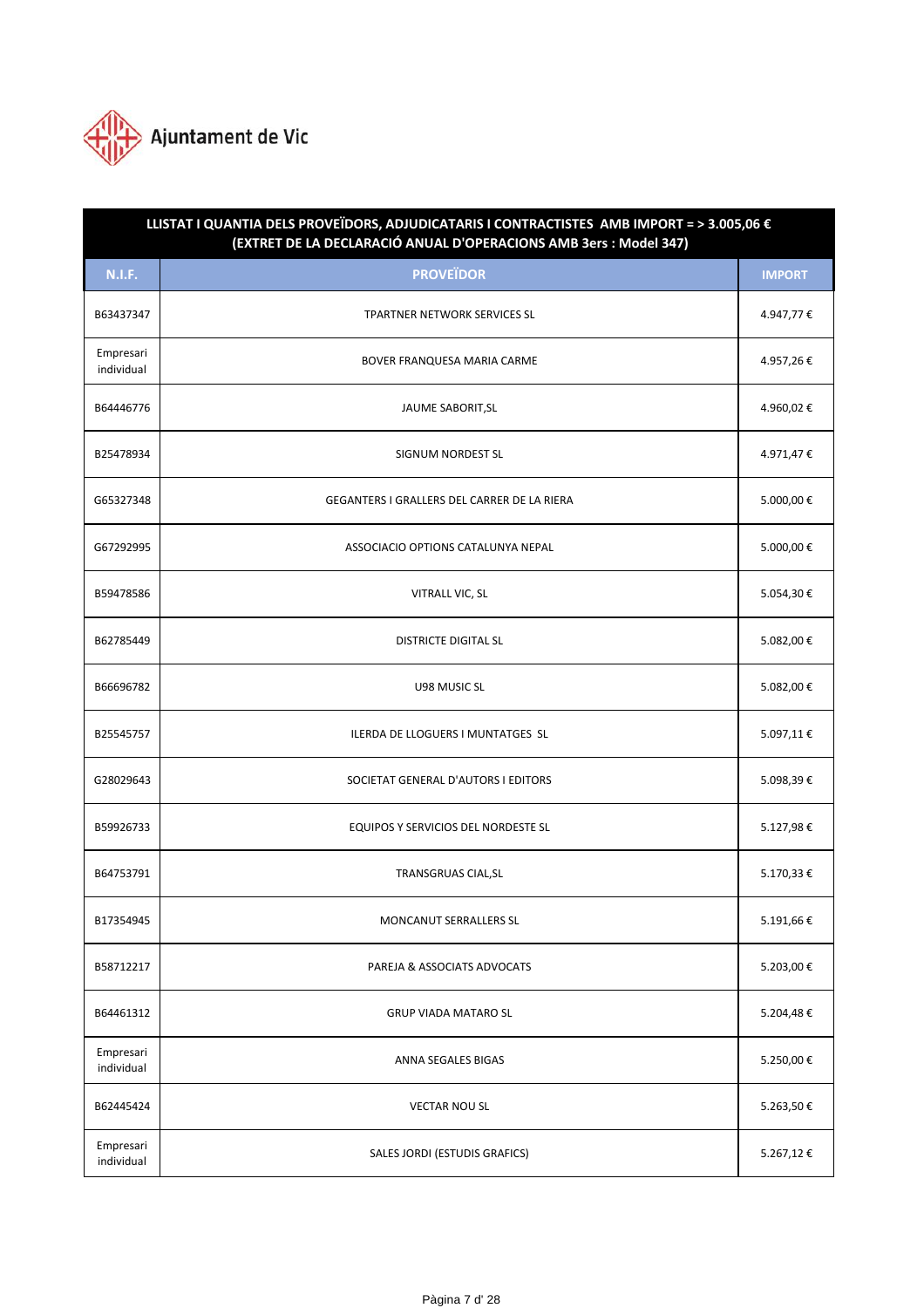

| LLISTAT I QUANTIA DELS PROVEÏDORS, ADJUDICATARIS I CONTRACTISTES AMB IMPORT = > 3.005,06 €<br>(EXTRET DE LA DECLARACIÓ ANUAL D'OPERACIONS AMB 3ers : Model 347) |                                          |               |  |
|-----------------------------------------------------------------------------------------------------------------------------------------------------------------|------------------------------------------|---------------|--|
| <b>N.I.F.</b>                                                                                                                                                   | <b>PROVEÏDOR</b>                         | <b>IMPORT</b> |  |
| B39644414                                                                                                                                                       | <b>CORRSERVIC CAZA SL</b>                | 5.305,85€     |  |
| Empresari<br>individual                                                                                                                                         | LLADO ROSES MARCEL                       | 5.310,39€     |  |
| A17432139                                                                                                                                                       | <b>GRAFIQUES ALZAMORA SL</b>             | 5.346,92€     |  |
| Empresari<br>individual                                                                                                                                         | MASRAMON MARTIN, CRISTINA                | 5.353,00€     |  |
| B66983321                                                                                                                                                       | JAPAN ESPAIS SLU                         | 5.357,28€     |  |
| B60512019                                                                                                                                                       | <b>INDUCONTROL, SL</b>                   | 5.400,00€     |  |
| B64650013                                                                                                                                                       | ROVITEC CONSULTING, SL                   | 5.400,00€     |  |
| B65299927                                                                                                                                                       | MULTI SERVEIS OLEA EMPRESA D'INSERCIÓ SL | 5.400,00€     |  |
| B66072125                                                                                                                                                       | <b>SIMM ARRENDAMENTS SL</b>              | 5.400,00€     |  |
| B66736042                                                                                                                                                       | TADEM GLOBAL CONSULTANTS, SL             | 5.400,00€     |  |
| G65813008                                                                                                                                                       | CLUB BASQUET FEMENI OSONA                | 5.424,81€     |  |
| B25789710                                                                                                                                                       | <b>NAEL EVENIMENTS SL</b>                | 5.445,00€     |  |
| B83168427                                                                                                                                                       | <b>BONSER INICIATIVAS DE GESTION SL</b>  | 5.445,00€     |  |
| B65299927                                                                                                                                                       | MULTI SERVEIS OLEA EMPRESA D'INSERCIÓ SL | 5.446,21€     |  |
| B17654674                                                                                                                                                       | <b>VIVERS PLANAS CELRA.SL</b>            | 5.454,90€     |  |
| G60329943                                                                                                                                                       | AGRUPACIO SARDANISTA DE VIC              | 5.458,11€     |  |
| R0800043B                                                                                                                                                       | <b>BISBAT DE VIC - PIETAT</b>            | 5.480,00€     |  |
| B63472807                                                                                                                                                       | <b>9HABITAT INTEL.LIGENT SL</b>          | 5.514,21€     |  |
| Empresari<br>individual                                                                                                                                         | CARALT DOMENECH, RAQUEL                  | 5.523,78€     |  |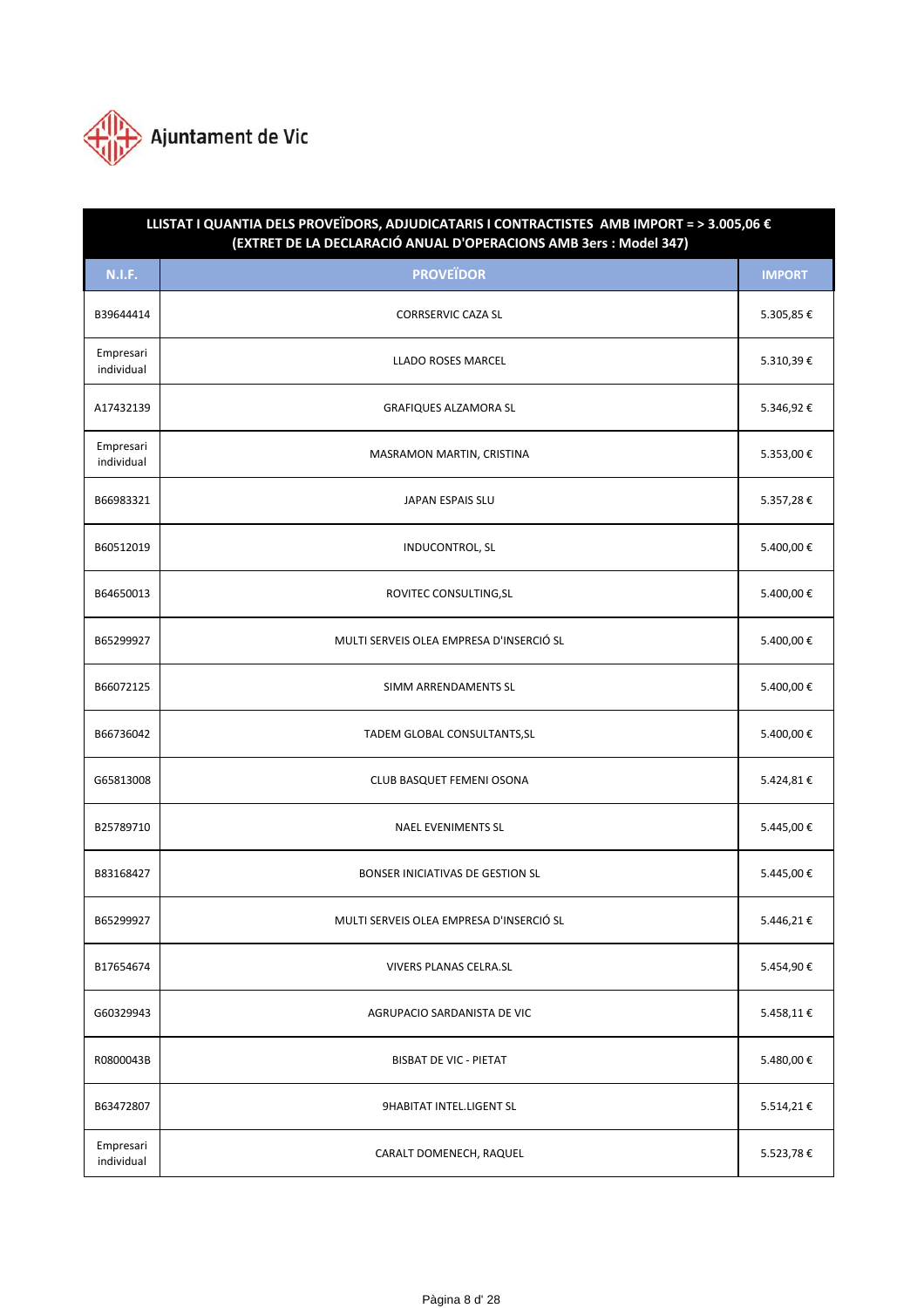

| LLISTAT I QUANTIA DELS PROVEÏDORS, ADJUDICATARIS I CONTRACTISTES AMB IMPORT = > 3.005,06 €<br>(EXTRET DE LA DECLARACIÓ ANUAL D'OPERACIONS AMB 3ers : Model 347) |                                  |               |  |
|-----------------------------------------------------------------------------------------------------------------------------------------------------------------|----------------------------------|---------------|--|
| <b>N.I.F.</b>                                                                                                                                                   | <b>PROVEÏDOR</b>                 | <b>IMPORT</b> |  |
| B60792587                                                                                                                                                       | LA PLANA RESIDUS INDUSTRIALS SL  | 5.592,32€     |  |
| B08718801                                                                                                                                                       | PLANA FABREGA BARCELONA SL       | 5.592,80€     |  |
| F61872735                                                                                                                                                       | DORSAL SPORT SERIGRAFIA SCCL     | 5.595,04€     |  |
| Empresari<br>individual                                                                                                                                         | <b>DOMINGO FORNIELES JORDI</b>   | 5.606,05€     |  |
| B87490892                                                                                                                                                       | <b>TECHKOVERY SLU</b>            | 5.626,50€     |  |
| Empresari<br>individual                                                                                                                                         | <b>JIMENEZ RUIZ ESTEVE</b>       | 5.640,00€     |  |
| B59987529                                                                                                                                                       | <b>BENITO URBAN SLU</b>          | 5.647,88€     |  |
| B64228158                                                                                                                                                       | ZOO STUDIO SL                    | 5.680,07€     |  |
| B66930280                                                                                                                                                       | <b>VIC COMUNICATS SL</b>         | 5.687,00€     |  |
| G62805106                                                                                                                                                       | AMTU                             | 5.704,40€     |  |
| B62418322                                                                                                                                                       | RETOLS DOS ART VIC SL            | 5.730,98€     |  |
| B61789491                                                                                                                                                       | TRIFUSIO PROJECTES CULTURALS     | 5.764,77€     |  |
| B62975396                                                                                                                                                       | SAMCLA-ESIC SL                   | 5.780,98€     |  |
| B60236775                                                                                                                                                       | AUDIOSCAN, SL                    | 5.795,90€     |  |
| B65713018                                                                                                                                                       | THERMIAS ESTUDIOS ENERGETICOS SL | 5.805,58€     |  |
| B08870503                                                                                                                                                       | OBRAS Y PAVIMENTOS BOU S.L.      | 5.808,00€     |  |
| A59037903                                                                                                                                                       | FUSTES SANT JAUME, SA            | 5.880,82€     |  |
| B66285537                                                                                                                                                       | <b>VIC 2013 SL</b>               | 5.919,80€     |  |
| B66703364                                                                                                                                                       | <b>GECKO CLIMBING WALLS SL</b>   | 5.922,22€     |  |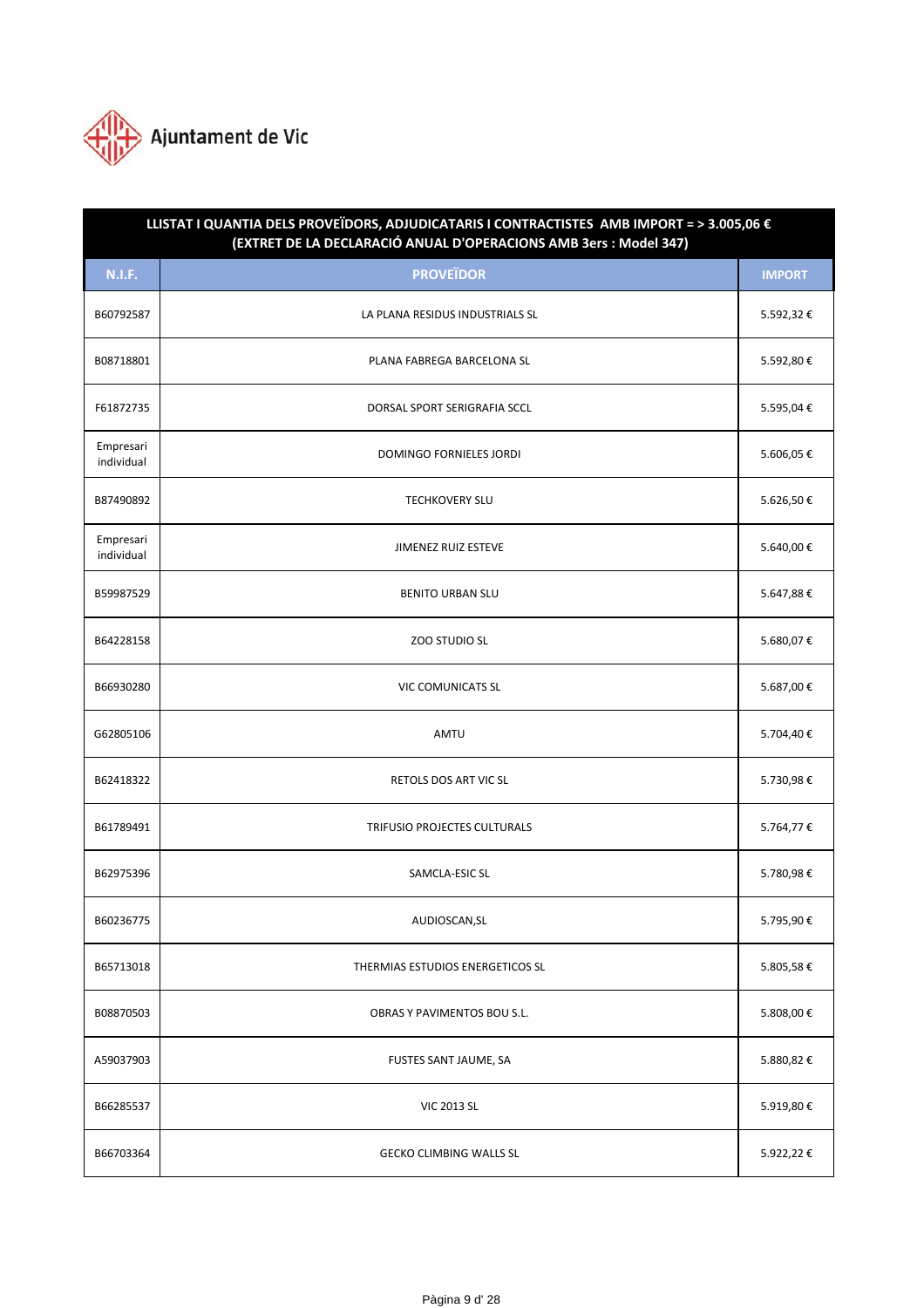

| LLISTAT I QUANTIA DELS PROVEÏDORS, ADJUDICATARIS I CONTRACTISTES AMB IMPORT = > 3.005,06 €<br>(EXTRET DE LA DECLARACIÓ ANUAL D'OPERACIONS AMB 3ers : Model 347) |                                                |               |  |
|-----------------------------------------------------------------------------------------------------------------------------------------------------------------|------------------------------------------------|---------------|--|
| <b>N.I.F.</b>                                                                                                                                                   | <b>PROVEÏDOR</b>                               | <b>IMPORT</b> |  |
| B60163052                                                                                                                                                       | <b>WATERFIRE SL</b>                            | 5.932,12€     |  |
| J62318100                                                                                                                                                       | <b>CONSTRUCCIONS CAROL SCP</b>                 | 5.970,60€     |  |
| B63491880                                                                                                                                                       | ANGERRI CONSULTORS, SL                         | 5.989,50€     |  |
| B63956536                                                                                                                                                       | ALTIMIRAS ENGINYERS CONSULTORS SLP             | 5.989,50€     |  |
| B65910903                                                                                                                                                       | <b>EVECTRA MOBILITY SERVICES SL</b>            | 5.989,50€     |  |
| G66547506                                                                                                                                                       | FUNDACIÓ UNIÓ ESPORTIVA VIC                    | 5.998,20€     |  |
| Empresari<br>individual                                                                                                                                         | CASANOVAS DONIGA NURIA                         | 6.000,00 €    |  |
| G59809665                                                                                                                                                       | ASSOCIACIO TANTAGORA SERVEIS CULTURALS         | 6.000,00 €    |  |
| B66556309                                                                                                                                                       | <b>GERMANS BERMUDEZ EXCAVACIONS I OBRES SL</b> | 6.001,60 €    |  |
| A79206223                                                                                                                                                       | LYRECO ESPAÑA, SA                              | 6.007,16€     |  |
| G63368393                                                                                                                                                       | <b>GRUP MUNICIPAL CIU A DE VIC</b>             | 6.008,75€     |  |
| Empresari<br>individual                                                                                                                                         | REBORDOSA COSTA JUSSA MANUEL                   | 6.043,95€     |  |
| Empresari<br>individual                                                                                                                                         | <b>CARRILLO PONCE MIGUEL</b>                   | 6.043,95 €    |  |
| A08076218                                                                                                                                                       | AIGUES DE VIC, SA                              | 6.045,21€     |  |
| B66069071                                                                                                                                                       | <b>ISERVEIS EINSTIC SL</b>                     | 6.050,00€     |  |
| B67211243                                                                                                                                                       | DINAMIC VERTICAL, SL                           | 6.050,00 €    |  |
| B67517136                                                                                                                                                       | <b>ISERVEIS EUROPE CALLS SL</b>                | 6.050,00€     |  |
| G62415427                                                                                                                                                       | ORQUESTRA DE CAMBRA TERRASSA 48                | 6.050,00€     |  |
| B61956355                                                                                                                                                       | NO SOLO DULCE S.L.                             | 6.059,25 €    |  |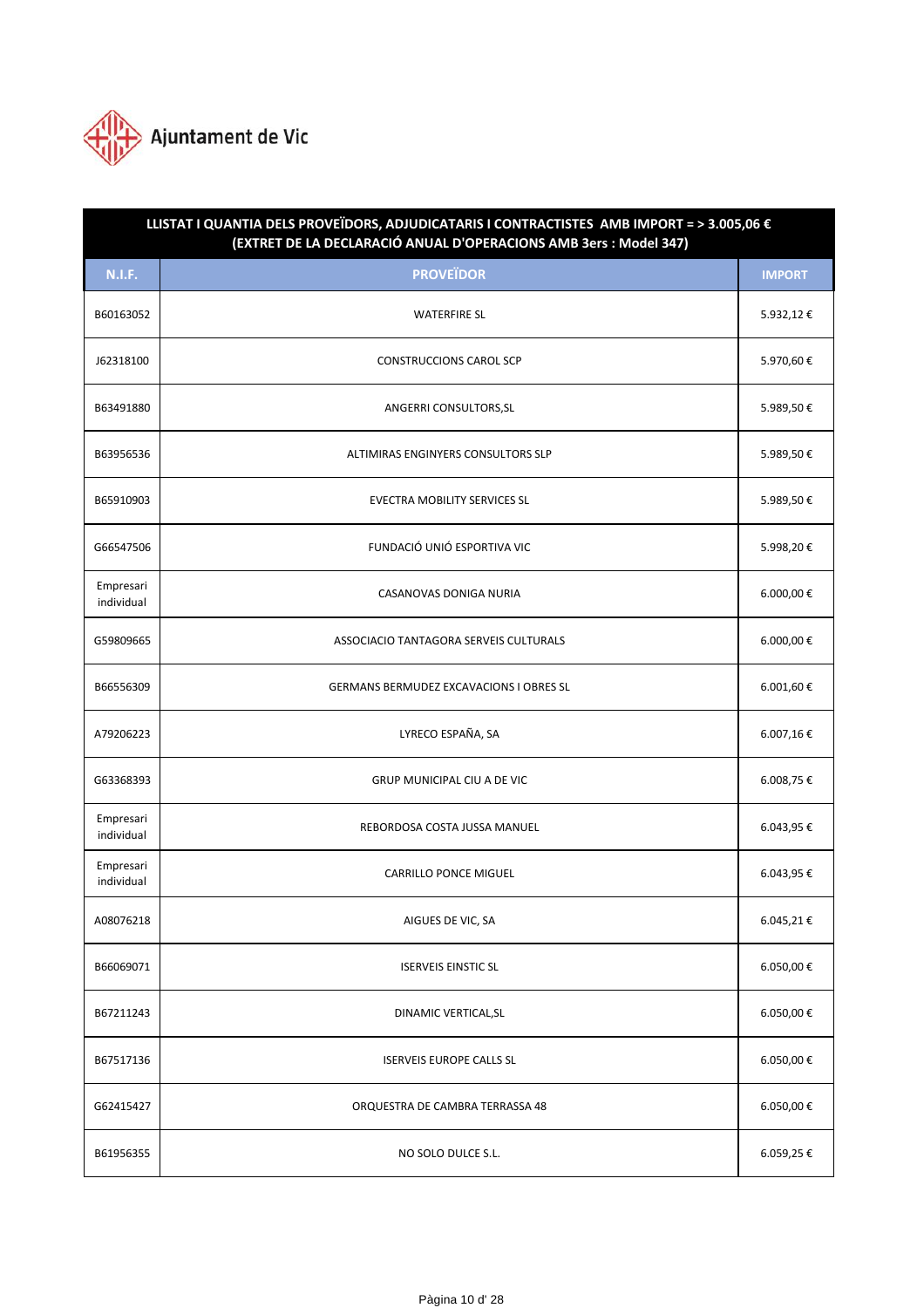

| LLISTAT I QUANTIA DELS PROVEÏDORS, ADJUDICATARIS I CONTRACTISTES AMB IMPORT = > 3.005,06 €<br>(EXTRET DE LA DECLARACIÓ ANUAL D'OPERACIONS AMB 3ers : Model 347) |                                                       |                |  |
|-----------------------------------------------------------------------------------------------------------------------------------------------------------------|-------------------------------------------------------|----------------|--|
| <b>N.I.F.</b>                                                                                                                                                   | <b>PROVEÏDOR</b>                                      | <b>IMPORT</b>  |  |
| G08546665                                                                                                                                                       | INSTITUT DE TECNOLOGIA DE LA CONSTRUCCIO DE CATALUNYA | 6.086,67€      |  |
| Empresari<br>individual                                                                                                                                         | RIFA BOXO NURIA                                       | $6.118,88 \in$ |  |
| B61194635                                                                                                                                                       | MULTI-SERVICE CAPRI SL                                | 6.175,22€      |  |
| Empresari<br>individual                                                                                                                                         | MORERA SALIS JOAQUIM                                  | 6.209,72€      |  |
| G65958043                                                                                                                                                       | ASSOCIACIO FESTIVAL PROTESTA                          | 6.210,00€      |  |
| A58093816                                                                                                                                                       | PMC GRUP 1985,SA                                      | 6.221,56€      |  |
| Empresari<br>individual                                                                                                                                         | <b>COMA ROURA JOAN</b>                                | 6.251,96€      |  |
| B61275426                                                                                                                                                       | <b>VIVERS TORTADES, SL</b>                            | 6.260,10€      |  |
| B55323455                                                                                                                                                       | PROMAR UNIFORM SL                                     | 6.312,56€      |  |
| B58494055                                                                                                                                                       | REDORTA, SL                                           | 6.381,97€      |  |
| G58030982                                                                                                                                                       | ASSOCIACIO DE VEINS PLA DEL REMEI                     | 6.390,00€      |  |
| G60132412                                                                                                                                                       | ASSOCIACIO VEINS BARRI DE LA CALLA                    | 6.390,00€      |  |
| G60544376                                                                                                                                                       | ASSOCIACIO DE VEINS HORTA VERMELLA                    | 6.390,00€      |  |
| G62098090                                                                                                                                                       | ASSOC.DE VEINS DEL C.DE SANT PERE                     | 6.390,00€      |  |
| Empresari<br>individual                                                                                                                                         | ANGLADA RIUS, JOSEP                                   | 6.418,65 €     |  |
| F59197996                                                                                                                                                       | FEMAREC, SCCL                                         | 6.420,60€      |  |
| B63178636                                                                                                                                                       | ANIGAMI AVENTURA SL                                   | 6.423,90€      |  |
| G59387423                                                                                                                                                       | <b>CLUB GIMNÀSTIC VIC</b>                             | 6.456,56€      |  |
| G66846296                                                                                                                                                       | COOPERACIO OSONA-SAHARA                               | 6.465,50€      |  |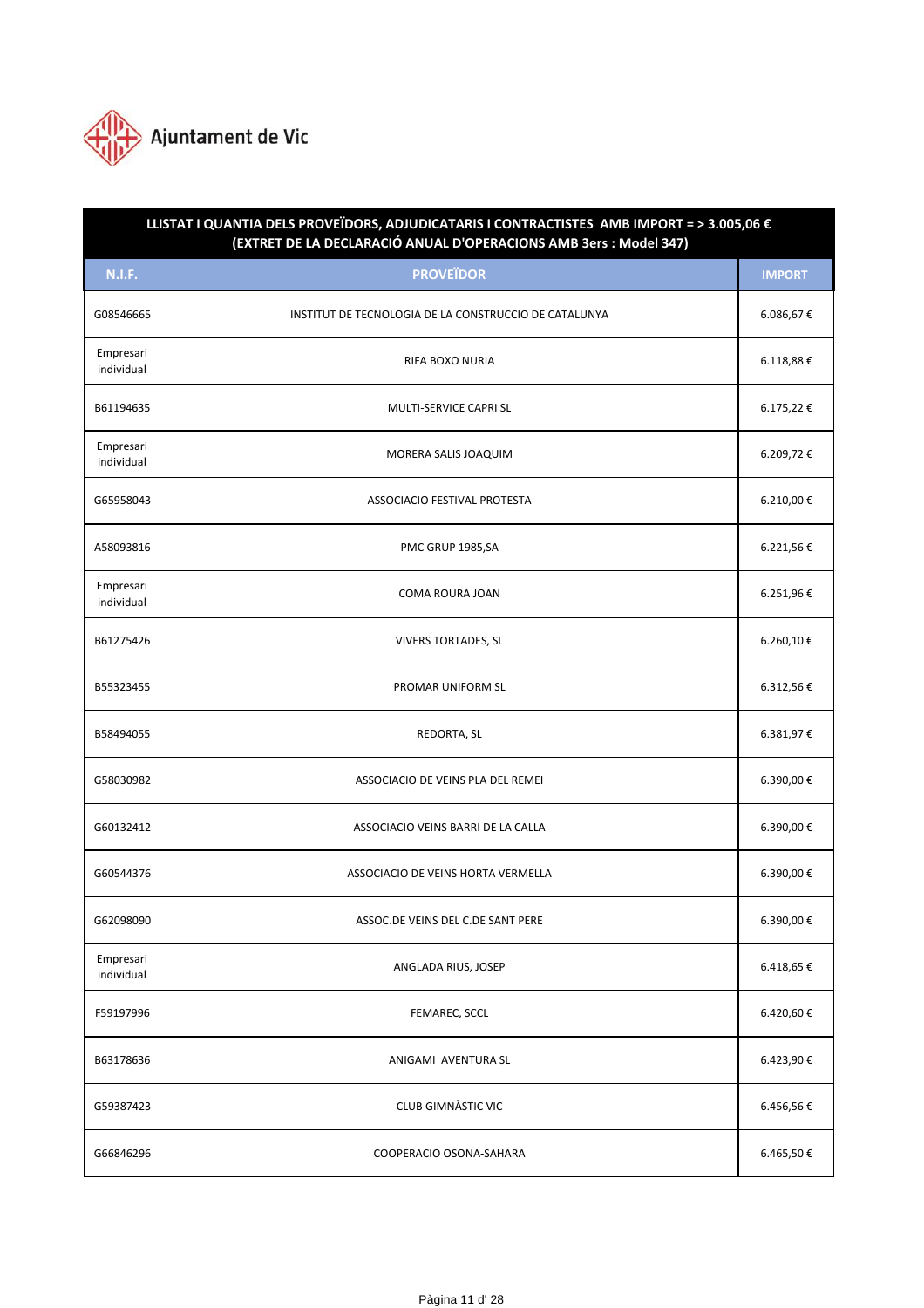

| LLISTAT I QUANTIA DELS PROVEÏDORS, ADJUDICATARIS I CONTRACTISTES AMB IMPORT = > 3.005,06 €<br>(EXTRET DE LA DECLARACIÓ ANUAL D'OPERACIONS AMB 3ers : Model 347) |                                            |               |  |
|-----------------------------------------------------------------------------------------------------------------------------------------------------------------|--------------------------------------------|---------------|--|
| <b>N.I.F.</b>                                                                                                                                                   | <b>PROVEÏDOR</b>                           | <b>IMPORT</b> |  |
| B64061567                                                                                                                                                       | <b>ESTUDI DADA SL</b>                      | 6.469,14€     |  |
| A59160366                                                                                                                                                       | <b>EUMOGRAFIC S.A.</b>                     | 6.479,70€     |  |
| G67292995                                                                                                                                                       | ASSOCIACIO OPTIONS CATALUNYA NEPAL         | 6.519,33€     |  |
| B62552146                                                                                                                                                       | PRODUCTORA D'EMISSIONS DE RADIO SL         | 6.534,00€     |  |
| B66608597                                                                                                                                                       | <b>IDEA 10 INTEGRAL SL</b>                 | 6.534,00€     |  |
| Empresari<br>individual                                                                                                                                         | <b>MARTI DANES ARNAU</b>                   | 6.539,75€     |  |
| B63023568                                                                                                                                                       | OFIOSONA SL                                | 6.555,19€     |  |
| B64306160                                                                                                                                                       | <b>BUENRITMO PRODUCCIONES SL</b>           | 6.655,00€     |  |
| Empresari<br>individual                                                                                                                                         | TENA LAMEIRO CARME                         | 6.675,56€     |  |
| G66669052                                                                                                                                                       | CLUB CICLISTA JANDA CICLES VIC             | 6.790,00€     |  |
| Empresari<br>individual                                                                                                                                         | SOLDEVILA ELIAS, GUILLEM GS GRAFICA        | 6.899,97€     |  |
| A58103805                                                                                                                                                       | PINTURES VIC S.A.                          | 6.921,58€     |  |
| A08042764                                                                                                                                                       | ESCOFET 1886 SA                            | 6.967,79€     |  |
| G64365646                                                                                                                                                       | ASSEMBLEA JOVE DE VIC                      | 7.000,00€     |  |
| A58492117                                                                                                                                                       | VICREU S.A.                                | 7.002,30€     |  |
| Empresari<br>individual                                                                                                                                         | CASANY DEULOFEU MARIONA                    | 7.032,00€     |  |
| B65374779                                                                                                                                                       | APLICACIONS ENERGETIQUES DE LA FUSTA, S.L. | 7.036,03€     |  |
| A58653676                                                                                                                                                       | FIELDTURF POLIGRAS SA                      | 7.075,80€     |  |
| Empresari<br>individual                                                                                                                                         | BLAZQUEZ CASTELLS, SARA                    | 7.106,97€     |  |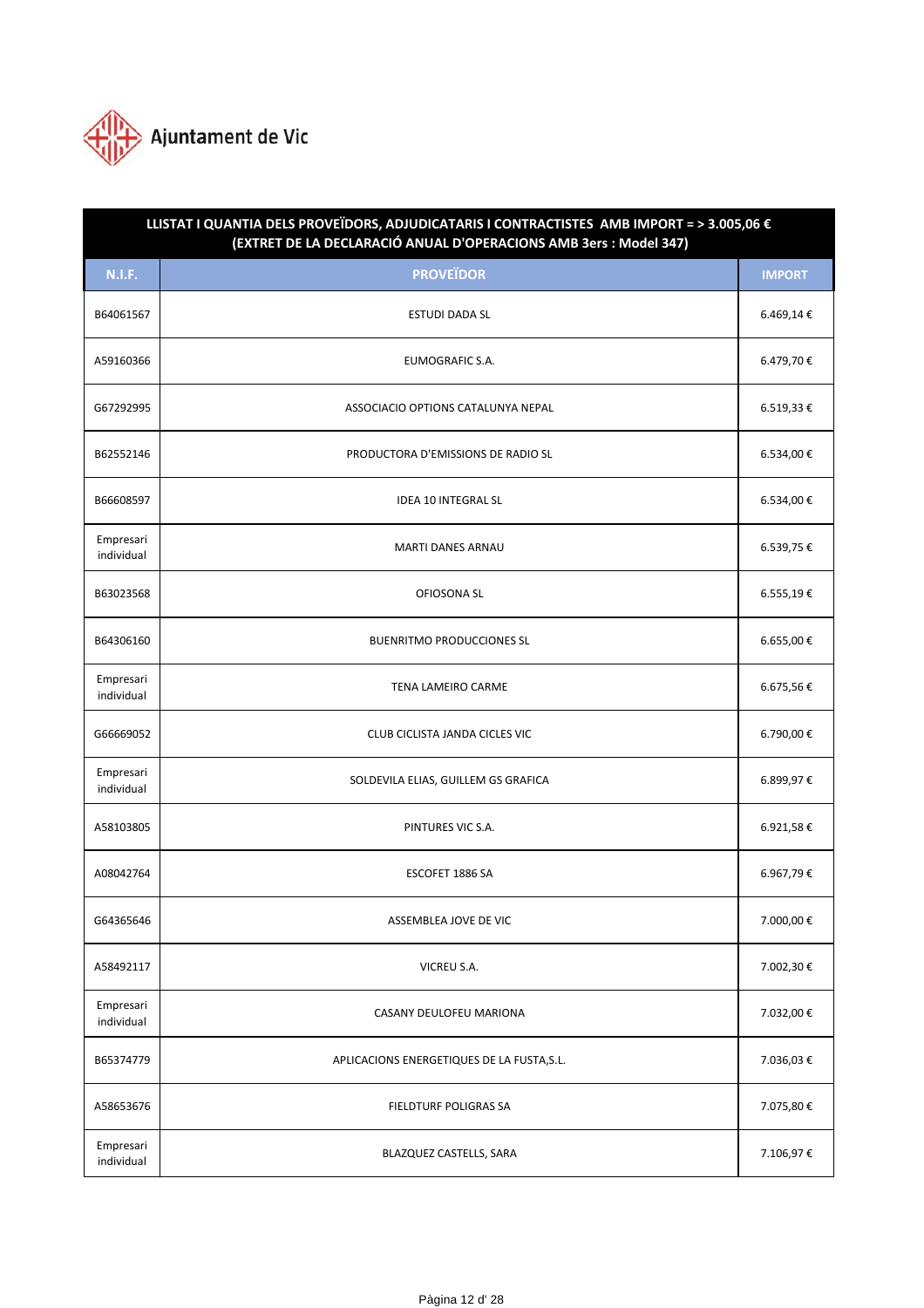

| LLISTAT I QUANTIA DELS PROVEÏDORS, ADJUDICATARIS I CONTRACTISTES AMB IMPORT = > 3.005,06 €<br>(EXTRET DE LA DECLARACIÓ ANUAL D'OPERACIONS AMB 3ers : Model 347) |                                            |               |  |
|-----------------------------------------------------------------------------------------------------------------------------------------------------------------|--------------------------------------------|---------------|--|
| <b>N.I.F.</b>                                                                                                                                                   | <b>PROVEÏDOR</b>                           | <b>IMPORT</b> |  |
| G67229708                                                                                                                                                       | ASSOCIACIO ROSA DILME-RWANDA               | 7.152,00€     |  |
| Empresari<br>individual                                                                                                                                         | <b>BALASCH PLA, MARIA</b>                  | 7.165,09€     |  |
| F08852279                                                                                                                                                       | COOPERATIVA DE TREBALL CALANDRA, SCCL      | 7.200,00€     |  |
| G60703386                                                                                                                                                       | FUNDACIO CENTRE MEDIC PSICOPEDAGOCIC OSONA | 7.200,00€     |  |
| G63443337                                                                                                                                                       | EL TUPI ASSOCIACIO D'ACOLLIDA              | 7.200,00€     |  |
| G64302904                                                                                                                                                       | FUNDACIÓ PRIVADA ARETÉ                     | 7.200,00€     |  |
| G65862260                                                                                                                                                       | <b>GESTIO DE PROJECTES SOCIALS AURORA</b>  | 7.200,00€     |  |
| P5800043A                                                                                                                                                       | <b>CONSORCI LOCALRET</b>                   | 7.203,41€     |  |
| Empresari<br>individual                                                                                                                                         | DONIGA FRAILE BENJAMIN                     | 7.266,35€     |  |
| B58257429                                                                                                                                                       | <b>GARDEN TONA SL</b>                      | 7.273,40€     |  |
| B67221077                                                                                                                                                       | 1974 SANT SEBASTIA SL                      | 7.356,44€     |  |
| B08575433                                                                                                                                                       | <b>CIMENTS TORELLO SL</b>                  | 7.378,86€     |  |
| G66436064                                                                                                                                                       | ASSOCIACIO CATALANA DE MUNICIPIS           | 7.401,02€     |  |
| Empresari<br>individual                                                                                                                                         | <b>PANADES VILA EUSEBI</b>                 | 7.412,09€     |  |
| G08797771                                                                                                                                                       | FEDERACIO DE MUNICIPIS DE CATALUNYA        | 7.472,09€     |  |
| A58102898                                                                                                                                                       | FERRETERIA COMELLA S.A.                    | 7.493,44 €    |  |
| G08256026                                                                                                                                                       | <b>ORFEO VIGATA</b>                        | 7.500,00€     |  |
| G65567141                                                                                                                                                       | <b>INSOLAFRICA</b>                         | 7.500,00€     |  |
| G61221859                                                                                                                                                       | AGERMANAMENT SENSE FRONTERES               | 7.542,99€     |  |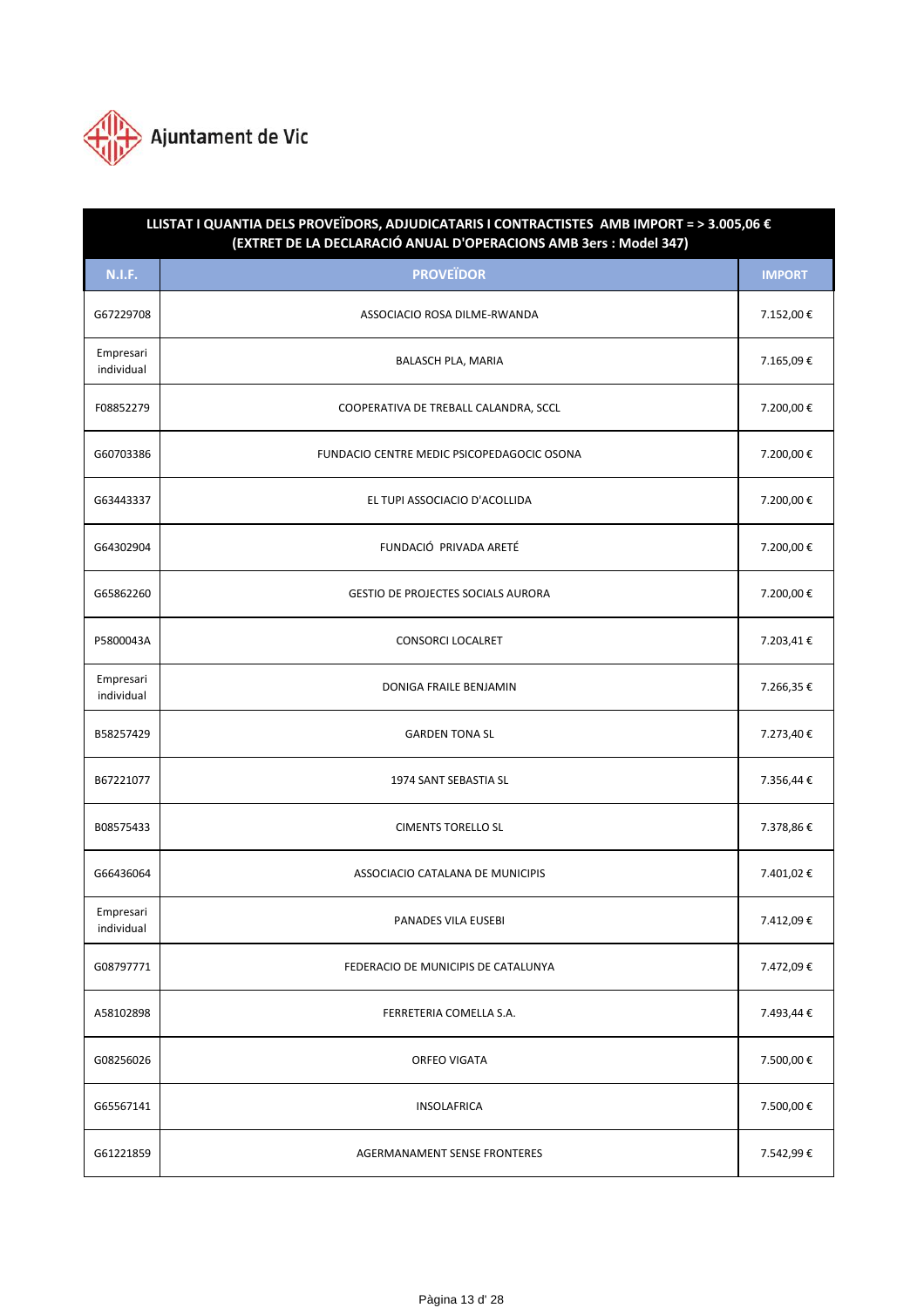

| LLISTAT I QUANTIA DELS PROVEÏDORS, ADJUDICATARIS I CONTRACTISTES AMB IMPORT = > 3.005,06 €<br>(EXTRET DE LA DECLARACIÓ ANUAL D'OPERACIONS AMB 3ers : Model 347) |                                        |               |  |
|-----------------------------------------------------------------------------------------------------------------------------------------------------------------|----------------------------------------|---------------|--|
| <b>N.I.F.</b>                                                                                                                                                   | <b>PROVEÏDOR</b>                       | <b>IMPORT</b> |  |
| W0049001A                                                                                                                                                       | ARAG SE, SUCURSAL EN ESPAÑA            | 7.591,10€     |  |
| B58586413                                                                                                                                                       | CM SALVI SL                            | 7.617,14€     |  |
| V66639923                                                                                                                                                       | CAPGIREM VIC - CUP - PA                | 7.651,30€     |  |
| A58193426                                                                                                                                                       | <b>FUSTES CENTRALS S.A.</b>            | 7.668,54€     |  |
| B41805557                                                                                                                                                       | SPAI INNOVA ASTIGITAS SL               | 7.719,88€     |  |
| A58385691                                                                                                                                                       | <b>ROVIRA VIC SA</b>                   | 7.754,14€     |  |
| B65383739                                                                                                                                                       | TARINAS CONSULTING & LEARNING SLPU     | 7.895,25€     |  |
| Empresari<br>individual                                                                                                                                         | SOLA ARQUES, GEMMA                     | 7.949,70€     |  |
| B60730728                                                                                                                                                       | CLINICA VETERINARIA D'OSONA SL         | 8.044,72€     |  |
| Empresari<br>individual                                                                                                                                         | <b>COMAS TRABAL MARC</b>               | 8.113,37€     |  |
| B65476582                                                                                                                                                       | VIGATANA DE ASISTENCIA EN CARRETERA SL | 8.170,53€     |  |
| A08757304                                                                                                                                                       | EXCAVACIONS CARRERA S.A.               | 8.211,01€     |  |
| E66821836                                                                                                                                                       | TRAÇA CENTRE FORMATIU                  | 8.367,50 €    |  |
| Empresari<br>individual                                                                                                                                         | <b>AGUSTI ARROYO JAEN</b>              | 8.378,70€     |  |
| G63262323                                                                                                                                                       | <b>FUNDACIO PROJECTE I VIDA</b>        | 8.400,00€     |  |
| G08491029                                                                                                                                                       | ASSOCIACIO SANT TOMAS-TAC OSONA        | 8.479,69€     |  |
| Empresari<br>individual                                                                                                                                         | <b>JORDI ROCA PUIG</b>                 | 8.480,00€     |  |
| B46001897                                                                                                                                                       | THYSSENKRUPP ELEVADORES, S.L.U.        | 8.517,77€     |  |
| Empresari<br>individual                                                                                                                                         | <b>GONZALEZ VIVES NATALIA</b>          | 8.633,12€     |  |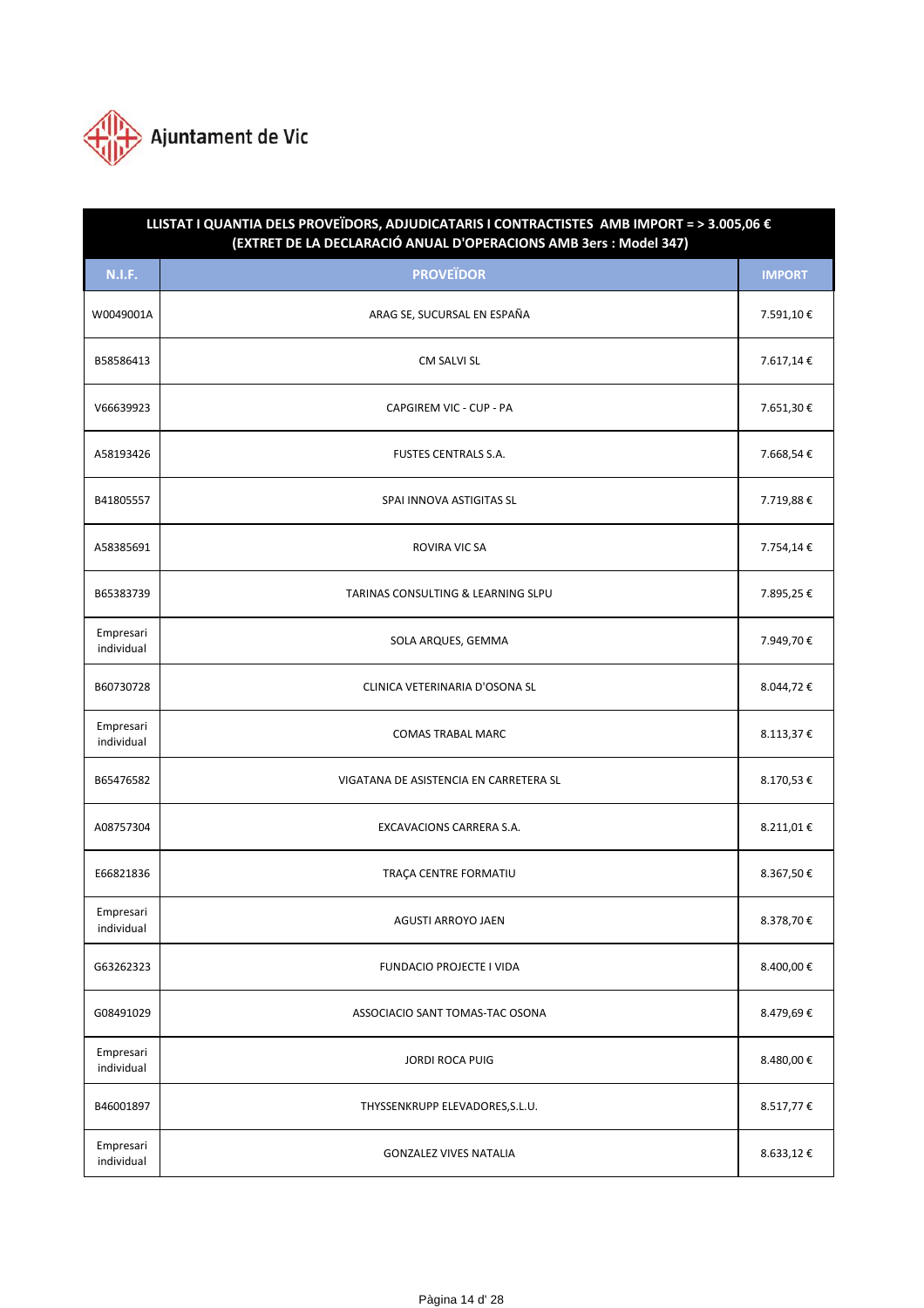

| LLISTAT I QUANTIA DELS PROVEÏDORS, ADJUDICATARIS I CONTRACTISTES AMB IMPORT = > 3.005,06 €<br>(EXTRET DE LA DECLARACIÓ ANUAL D'OPERACIONS AMB 3ers : Model 347) |                                          |               |  |
|-----------------------------------------------------------------------------------------------------------------------------------------------------------------|------------------------------------------|---------------|--|
| <b>N.I.F.</b>                                                                                                                                                   | <b>PROVEÏDOR</b>                         | <b>IMPORT</b> |  |
| A08665838                                                                                                                                                       | <b>BON PREU SA</b>                       | 8.696,84€     |  |
| B55257687                                                                                                                                                       | <b>TOTTEX UNIFORMES SL</b>               | 8.697,15€     |  |
| B64895618                                                                                                                                                       | TREBALLS I SERVEIS TAPÍS                 | 8.762,82€     |  |
| B67278580                                                                                                                                                       | OBRAS Y REFORMAS BAYTUK SL               | 8.812,43€     |  |
| V66647199                                                                                                                                                       | <b>GRUP MUNICIPAL ERC VIC</b>            | 8.827,87€     |  |
| Q0840001B                                                                                                                                                       | <b>INSTITUT CATALA DEL SOL</b>           | 8.934,96€     |  |
| S5800004C                                                                                                                                                       | <b>GENERALITAT DE CATALUNYA (DOG)</b>    | 8.954,40€     |  |
| G62867023                                                                                                                                                       | ASSOCIACIO CULTURAL SAGALS D'OSONA       | 9.000,00€     |  |
| G66918095                                                                                                                                                       | <b>FUNDACIO SANT TOMAS</b>               | 9.000,00€     |  |
| Empresari<br>individual                                                                                                                                         | ARIMANY MANSO JOSEP                      | 9.080,88€     |  |
| B61963229                                                                                                                                                       | <b>ARTYPLAN SL</b>                       | 9.152,58€     |  |
| B63200141                                                                                                                                                       | AUSIRO SALVANS, SL                       | 9.168,18 €    |  |
| A28007748                                                                                                                                                       | ALLIANZ COMPANIA DE SEGUROS Y REASEGUROS | 9.246,61€     |  |
| B65767295                                                                                                                                                       | <b>TOTSSOMUN SL</b>                      | 9.256,50€     |  |
| B82300526                                                                                                                                                       | SOLUCIONES TECNICAS SL                   | 9.333,16€     |  |
| B60506458                                                                                                                                                       | CASACUBERTA AUTOMOBILS S.L.              | 9.373,68€     |  |
| B65272486                                                                                                                                                       | IBERPELLET, SL                           | 9.414,69€     |  |
| B64709165                                                                                                                                                       | SIGNAL ROAD SL                           | 9.417,07€     |  |
| A81962201                                                                                                                                                       | EDITORIAL ARANZADI SA                    | 9.437,79€     |  |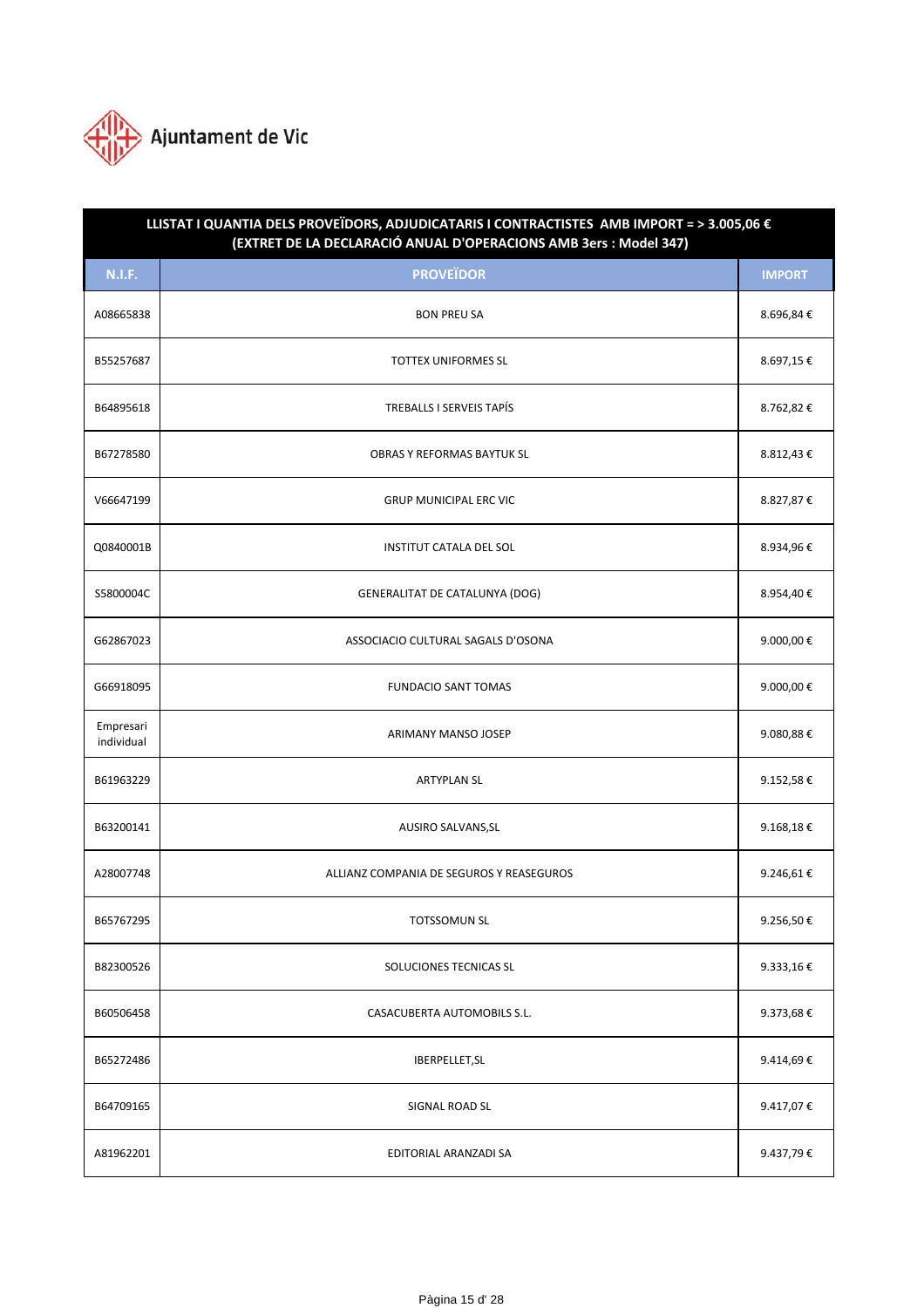

| LLISTAT I QUANTIA DELS PROVEÏDORS, ADJUDICATARIS I CONTRACTISTES AMB IMPORT = > 3.005,06 €<br>(EXTRET DE LA DECLARACIÓ ANUAL D'OPERACIONS AMB 3ers : Model 347) |                                           |               |  |
|-----------------------------------------------------------------------------------------------------------------------------------------------------------------|-------------------------------------------|---------------|--|
| <b>N.I.F.</b>                                                                                                                                                   | <b>PROVEÏDOR</b>                          | <b>IMPORT</b> |  |
| B63378525                                                                                                                                                       | CAMP BASE ORGANIZATION, SL                | 9.442,06€     |  |
| G58208067                                                                                                                                                       | ASSOCIACIO DISMINUITS FISICS OSONA        | 9.450,00€     |  |
| G59378489                                                                                                                                                       | UNIO ESPORTIVA VIC                        | 9.500,00€     |  |
| B61007480                                                                                                                                                       | <b>CONSTRUCCIONS I PAVIMENTS OSONA SL</b> | 9.546,60€     |  |
| B65758427                                                                                                                                                       | <b>ACTURA 12 SL</b>                       | 9.697,39€     |  |
| B60860392                                                                                                                                                       | MATER, VILA & VILA, S.L.                  | 9.805,56€     |  |
| G64302904                                                                                                                                                       | FUNDACIÓ PRIVADA ARETÉ                    | 9.848,10€     |  |
| A61172219                                                                                                                                                       | SAYTEL SERVICIOS INFORMATICOS SA          | 9.951,89€     |  |
| P0818200H                                                                                                                                                       | AJUNTAMENT DE RODA DE TER                 | 9.958,92€     |  |
| G58342668                                                                                                                                                       | <b>CLUB BASQUET VIC</b>                   | 10.274,38€    |  |
| A59706556                                                                                                                                                       | FEIXAS AULET DISTRIBUCIO S.A.             | 10.282,54€    |  |
| F17678640                                                                                                                                                       | MUSICS DE CATALUNYA SCCL                  | 10.378,30€    |  |
| G59819359                                                                                                                                                       | UNIO EXCURSIONISTA DE VIC                 | 10.448,40€    |  |
| A58635269                                                                                                                                                       | LA VOLA 1981, SA                          | 10.527,00 €   |  |
| G65185217                                                                                                                                                       | VIC RIUPRIMER REFO FUTBOL CLUB            | 10.570,13€    |  |
| Empresari<br>individual                                                                                                                                         | SELLARES BUSCART, EULALIA                 | 10.655,69€    |  |
| B61388112                                                                                                                                                       | PRIMER CARBURANTS SPT SL                  | 10.679,27€    |  |
| A59932442                                                                                                                                                       | <b>LOSTEC SA</b>                          | 10.716,40€    |  |
| B61458832                                                                                                                                                       | FORESTAL VIC, SL                          | 10.741,70 €   |  |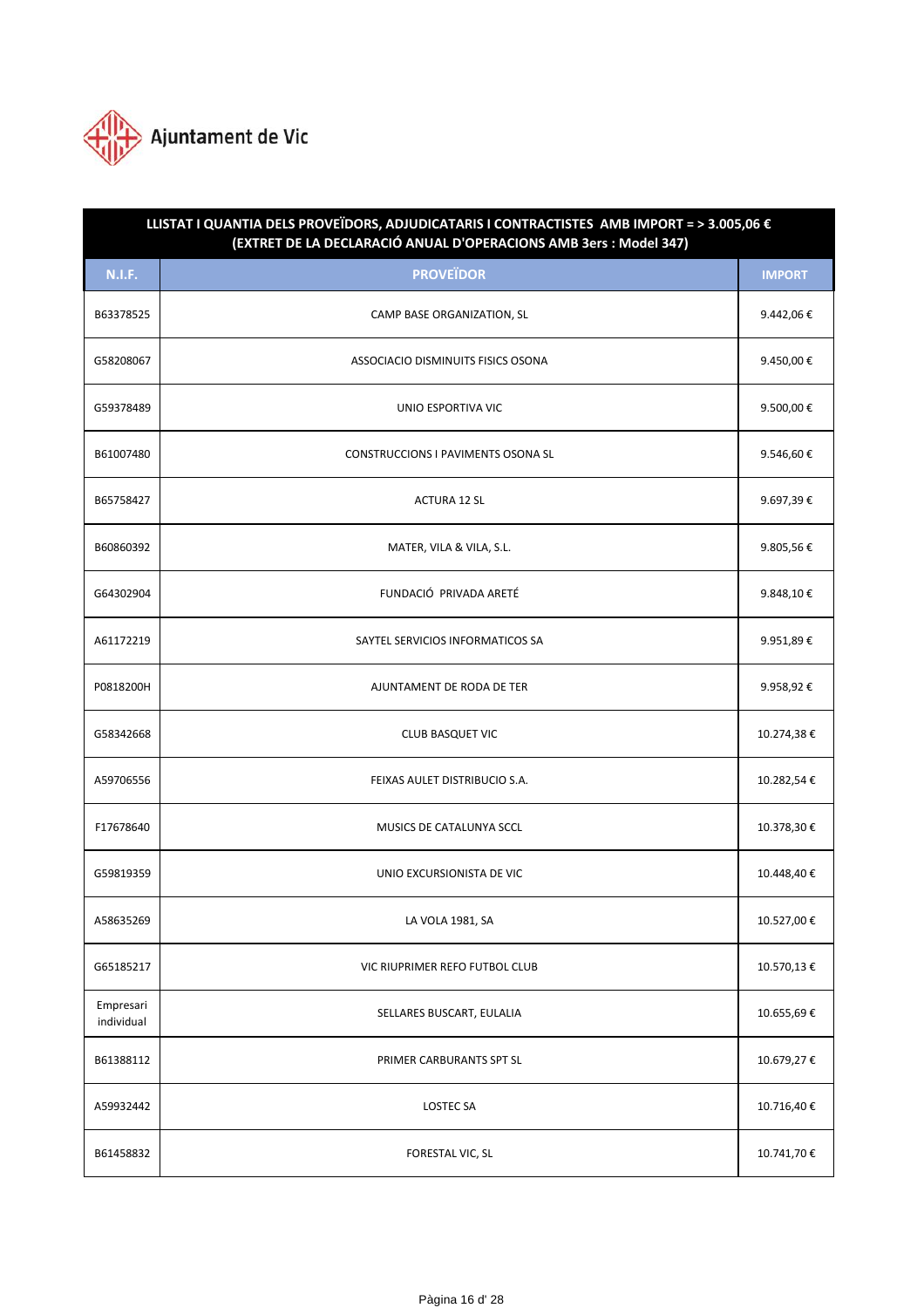

| LLISTAT I QUANTIA DELS PROVEÏDORS, ADJUDICATARIS I CONTRACTISTES AMB IMPORT = > 3.005,06 €<br>(EXTRET DE LA DECLARACIÓ ANUAL D'OPERACIONS AMB 3ers : Model 347) |                                                                            |               |  |
|-----------------------------------------------------------------------------------------------------------------------------------------------------------------|----------------------------------------------------------------------------|---------------|--|
| <b>N.I.F.</b>                                                                                                                                                   | <b>PROVEÏDOR</b>                                                           | <b>IMPORT</b> |  |
| B64960941                                                                                                                                                       | PANADES, MATERIALS DE JARDINERIA SL                                        | 10.822,06€    |  |
| G08974917                                                                                                                                                       | <b>ASSOCIACIO TAPIS</b>                                                    | 10.900,00€    |  |
| B59980573                                                                                                                                                       | <b>PLANES BONES S.L.</b>                                                   | 11.027,80€    |  |
| B66696006                                                                                                                                                       | SANITEC REHABILITACIO SL                                                   | 11.082,50€    |  |
| G66579046                                                                                                                                                       | BASKET BEAT ESPORT ART EDUCACIO I ACCIO SOCIAL                             | 11.111,00 €   |  |
| Empresari<br>individual                                                                                                                                         | ESPERANZA PARERA, LUCIA                                                    | 11.120,00€    |  |
| A63069660                                                                                                                                                       | AMBIT BUILDING SOLUTIONS TOGETHER S.A.                                     | 11.179,62€    |  |
| B80004732                                                                                                                                                       | SOLUCIONES AVANZADAS EN INFORMATICA APLICADA, S.L.                         | 11.191,99€    |  |
| A25077884                                                                                                                                                       | SOLUCIONES TIC PARA LAS ORGANIZACIONES SA                                  | 11.253,00€    |  |
| B58840984                                                                                                                                                       | PARADIS BLAU, SL (NEXO TECH)                                               | 11.330,50€    |  |
| B61451399                                                                                                                                                       | CATVL 97, SLU                                                              | 11.395,83€    |  |
| A08227589                                                                                                                                                       | <b>VIATGES ALEMANY</b>                                                     | 11.576,61€    |  |
| R0800043B                                                                                                                                                       | <b>BISBAT DE VIC</b>                                                       | 11.598,24€    |  |
| A58230574                                                                                                                                                       | MATERIALS CONSAN SA                                                        | 11.742,50€    |  |
| P0809900D                                                                                                                                                       | <b>AJUNTAMENT DE GURB</b>                                                  | 11.752,60€    |  |
| H66859620                                                                                                                                                       | COMUNITAT DE PROPIETARIS DELS LOCALS COMERCIALS DEL CENTRE COMERCIAL VIC 2 | 11.915,76€    |  |
| B63582381                                                                                                                                                       | <b>BUISI TOOLS SL</b>                                                      | 11.991,10€    |  |
| G08934754                                                                                                                                                       | CONSELL ESPORTIU D'OSONA                                                   | 11.996,07€    |  |
| B65667479                                                                                                                                                       | <b>CARBURANTS MITJORN SL</b>                                               | 11.999,41€    |  |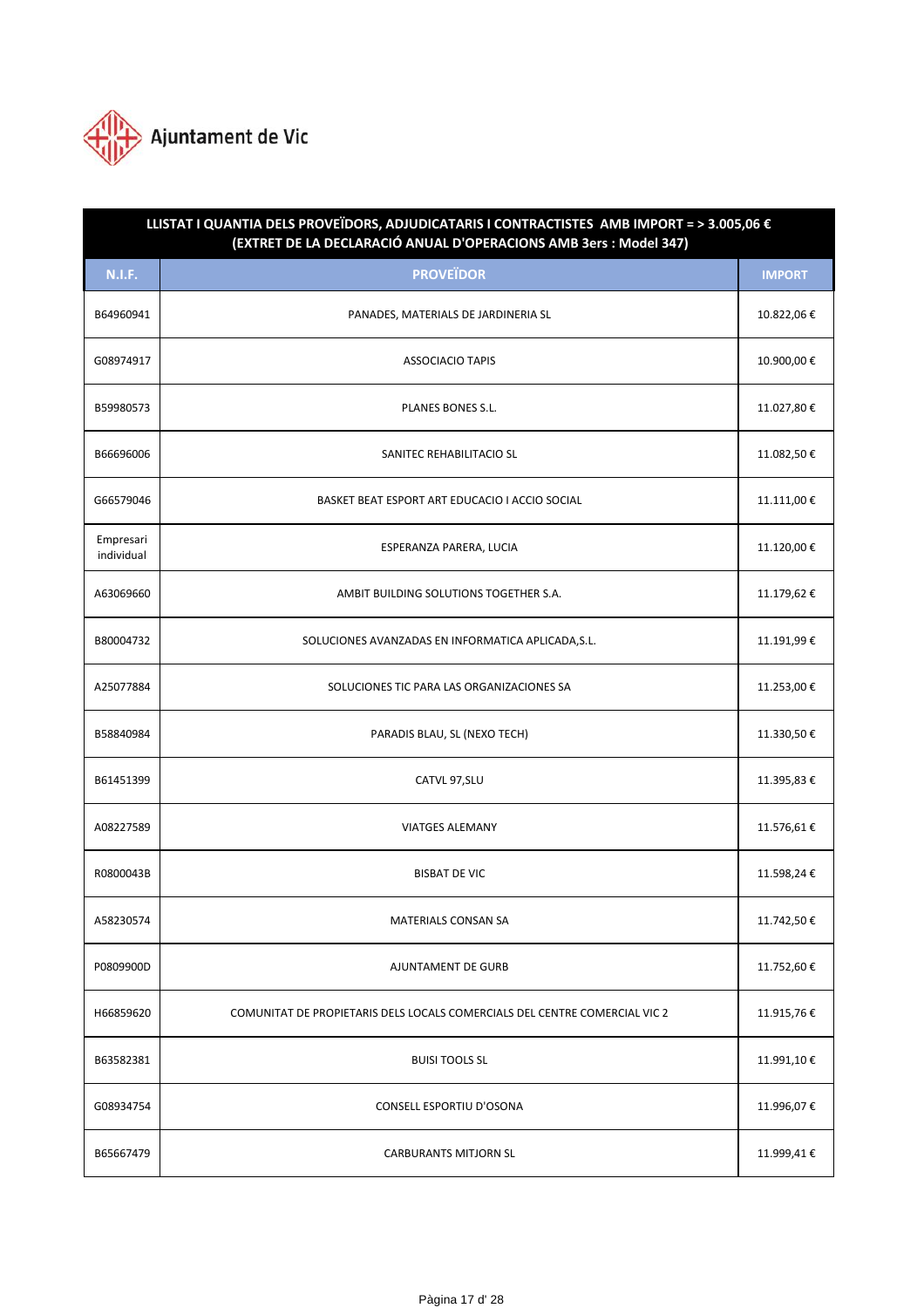

| LLISTAT I QUANTIA DELS PROVEÏDORS, ADJUDICATARIS I CONTRACTISTES AMB IMPORT = > 3.005,06 €<br>(EXTRET DE LA DECLARACIÓ ANUAL D'OPERACIONS AMB 3ers : Model 347) |                                                |               |  |
|-----------------------------------------------------------------------------------------------------------------------------------------------------------------|------------------------------------------------|---------------|--|
| <b>N.I.F.</b>                                                                                                                                                   | <b>PROVEÏDOR</b>                               | <b>IMPORT</b> |  |
| B61473120                                                                                                                                                       | MANANTIAL DE SALUD SL                          | 12.118,49€    |  |
| B62178231                                                                                                                                                       | TARINAS VILADRICH ADVOCATS SLP                 | 12.122,39€    |  |
| A08921462                                                                                                                                                       | FEIXAS AULET S.A.                              | 12.252,34 €   |  |
| G60037348                                                                                                                                                       | ECOSERVEIS ASSOCIACIO                          | 12.349,67€    |  |
| B62118898                                                                                                                                                       | PEDRES I MARBRES DODAS, SL                     | 12.400,69€    |  |
| B61571493                                                                                                                                                       | FESCINT S.L.                                   | 12.506,14€    |  |
| A50878842                                                                                                                                                       | ESPUBLICO SERVICIOS PARA LA ADMINISTRACION, SA | 12.521,76€    |  |
| B32280760                                                                                                                                                       | <b>FORMATO VERDE SL</b>                        | 12.571,03€    |  |
| Empresari<br>individual                                                                                                                                         | SALA BAIGET JOAN                               | 12.734,33 €   |  |
| B17525429                                                                                                                                                       | CONSULTORIA TÈCNICA NEXUS GEOGRAFICS SL        | 13.075,56€    |  |
| B64958838                                                                                                                                                       | PUNTUAJOCS, SL                                 | 13.116,50€    |  |
| F65970733                                                                                                                                                       | PUNCH SERVEIS AUDIOVISUALS SCCL                | 13.210,34€    |  |
| B65573883                                                                                                                                                       | PRAKTIC PL SL                                  | 13.210,85 €   |  |
| B60016623                                                                                                                                                       | <b>VIC ASISTENCIA SL</b>                       | 13.234,08€    |  |
| B64187073                                                                                                                                                       | NIDEPLAC, SL                                   | 13.468,51€    |  |
| G65434896                                                                                                                                                       | FUNDACIO VIVER BELL.LLOC                       | 13.568,64 €   |  |
| R0800043B                                                                                                                                                       | <b>BISBAT DE VIC</b>                           | 13.689,67€    |  |
| B63768550                                                                                                                                                       | HAPPYLUDIC PLAYGROUND AND URBAN EQUIPMENT SL   | 13.806,71€    |  |
| A64718877                                                                                                                                                       | SALTOKI VIC SA                                 | 13.843,28€    |  |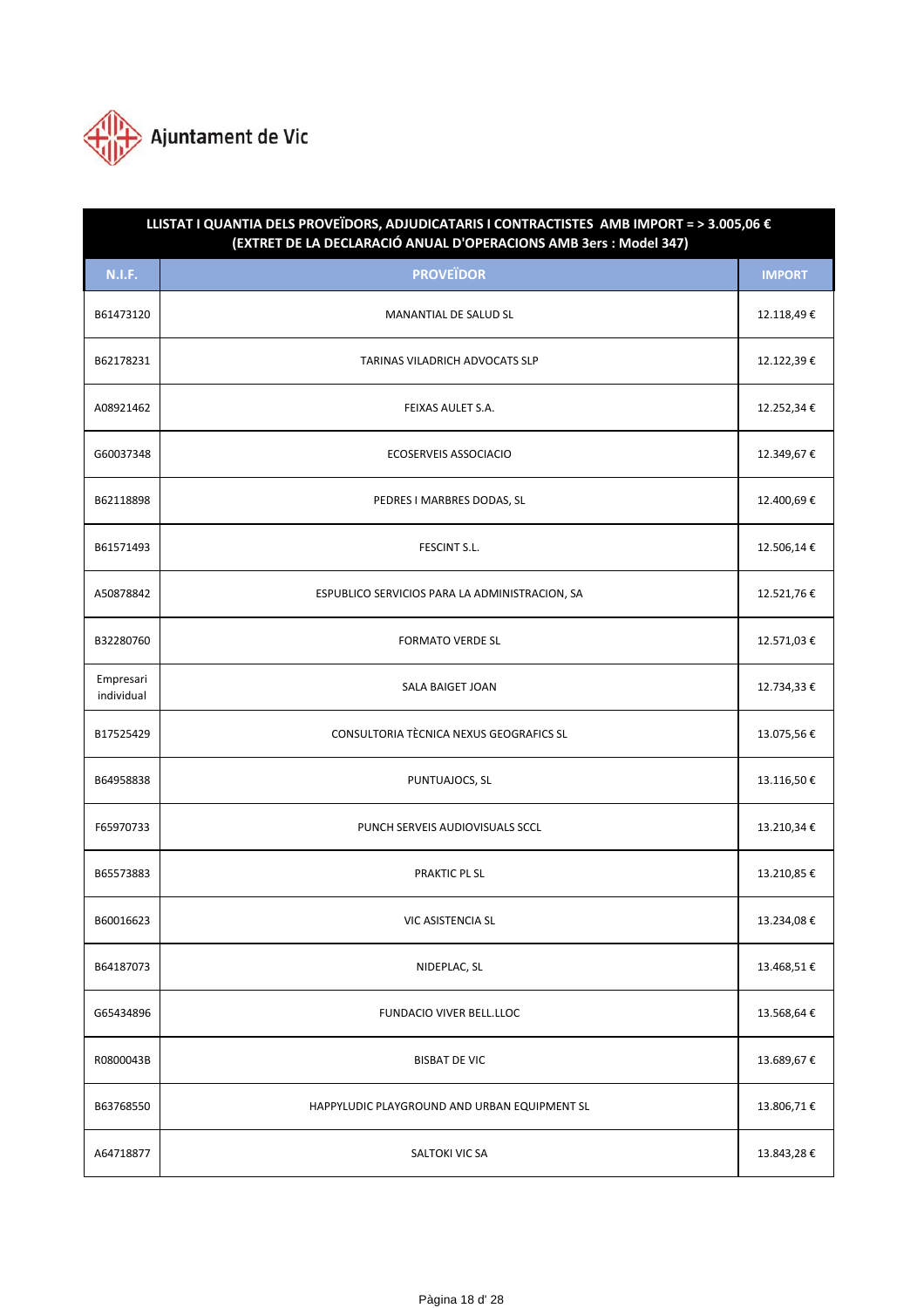

| LLISTAT I QUANTIA DELS PROVEÏDORS, ADJUDICATARIS I CONTRACTISTES AMB IMPORT = > 3.005,06 €<br>(EXTRET DE LA DECLARACIÓ ANUAL D'OPERACIONS AMB 3ers : Model 347) |                                       |               |  |
|-----------------------------------------------------------------------------------------------------------------------------------------------------------------|---------------------------------------|---------------|--|
| <b>N.I.F.</b>                                                                                                                                                   | <b>PROVEÏDOR</b>                      | <b>IMPORT</b> |  |
| B62078035                                                                                                                                                       | MUNTATGES 7 CASES, SL                 | 14.202,68€    |  |
| B62138219                                                                                                                                                       | BLANCAFORT 2000, SL                   | 14.216,64€    |  |
| G62292545                                                                                                                                                       | FUNDACIÓ HUMANITARIA DR. TRUETA       | 14.400,00€    |  |
| A79216651                                                                                                                                                       | EDICIONES FRANCIS LEFEBVRE, S.A.      | 14.450,85€    |  |
| B64951668                                                                                                                                                       | BARCELONA ESPAI LEGAL, ADVOCATS, S.L. | 14.493,38€    |  |
| Empresari<br>individual                                                                                                                                         | CODINACH CASARAMONA, MONTSERRAT       | 14.529,04€    |  |
| B58972936                                                                                                                                                       | <b>CONTAINERS BOU S.L.</b>            | 14.595,01€    |  |
| A17054370                                                                                                                                                       | PINTURES M.VICH S.A.                  | 14.622,06€    |  |
| Empresari<br>individual                                                                                                                                         | ANFRUNS CASAS JOSEP                   | 14.740,34€    |  |
| A08552812                                                                                                                                                       | AGAD BARCELONA SA                     | 14.830,10€    |  |
| A59334680                                                                                                                                                       | SEÑALIZACIONES JICA S.A.              | 14.879,02€    |  |
| B67164384                                                                                                                                                       | PERSONALITZACIÓ ESPAIS PUBLICS SLU    | 14.925,61€    |  |
| B60858982                                                                                                                                                       | DEPURADORES D'OSONA SL                | 15.000,00€    |  |
| B64863871                                                                                                                                                       | IMPULSVIC, SLU                        | 15.000,00€    |  |
| G58225566                                                                                                                                                       | PATRONAT D'ESTUDIS AUSONENCS          | 15.000,00€    |  |
| G08397234                                                                                                                                                       | FUNDACIO HOSPITAL DE LA SANTA CREU    | 15.102,16€    |  |
| B66241142                                                                                                                                                       | SENYALITZACIO VIAL MONTMELO SL        | 15.463,59€    |  |
| B55672364                                                                                                                                                       | <b>SUNET PLAGAS SL</b>                | 15.471,80€    |  |
| J62750153                                                                                                                                                       | <b>AUSAMUSIC SCP</b>                  | 15.609,00€    |  |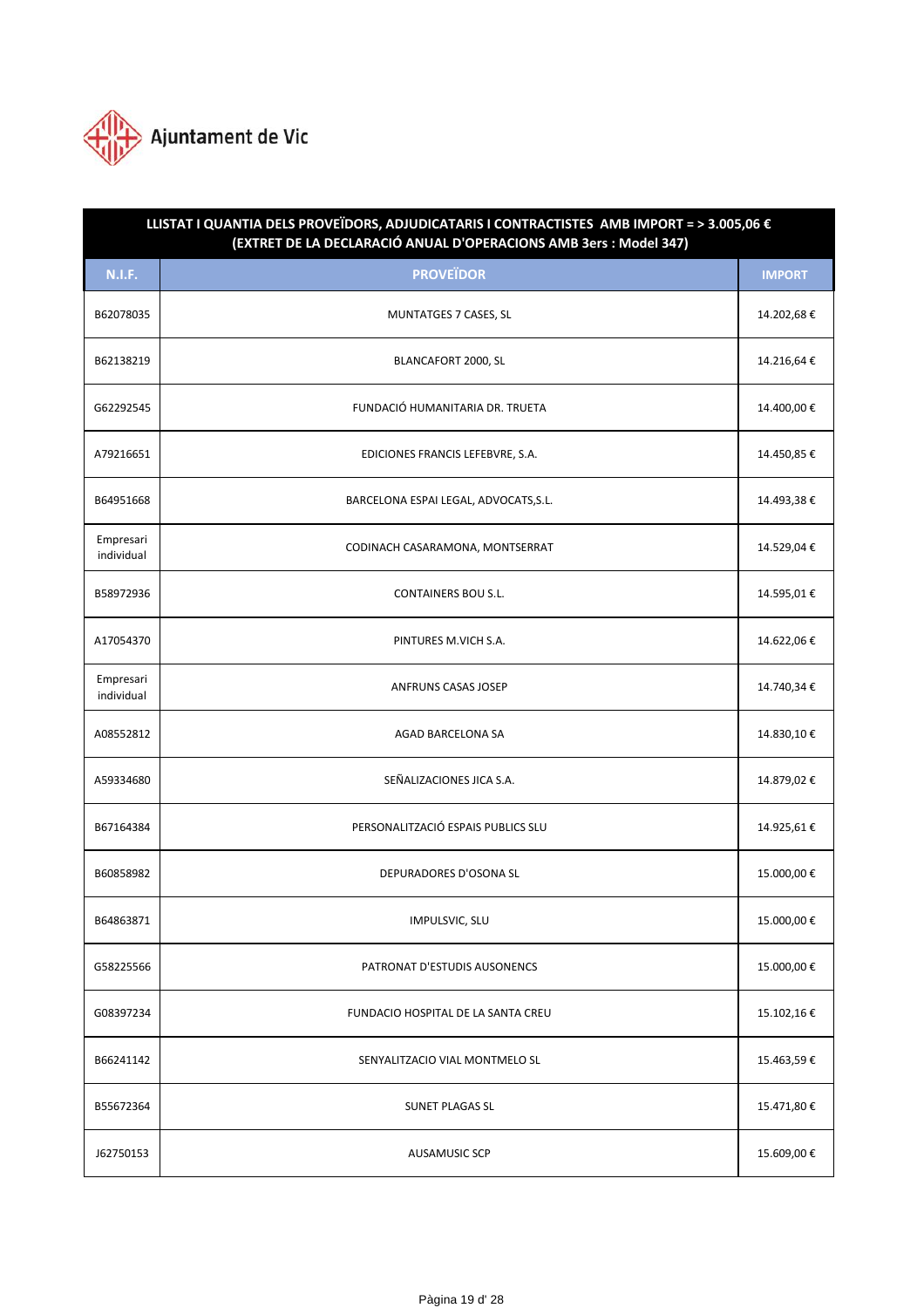

| LLISTAT I QUANTIA DELS PROVEÏDORS, ADJUDICATARIS I CONTRACTISTES AMB IMPORT = > 3.005,06 €<br>(EXTRET DE LA DECLARACIÓ ANUAL D'OPERACIONS AMB 3ers : Model 347) |                                                                       |               |  |
|-----------------------------------------------------------------------------------------------------------------------------------------------------------------|-----------------------------------------------------------------------|---------------|--|
| <b>N.I.F.</b>                                                                                                                                                   | <b>PROVEÏDOR</b>                                                      | <b>IMPORT</b> |  |
| Empresari<br>individual                                                                                                                                         | RIERA ROURA, LAURA                                                    | 15.748,95 €   |  |
| Empresari<br>individual                                                                                                                                         | NOGUE LLORA JOAN                                                      | 15.782,83 €   |  |
| B60556537                                                                                                                                                       | ARIDS I FORMIGO CONANGLELL SL                                         | 15.815,64 €   |  |
| B65451759                                                                                                                                                       | GESTIO DE RESIDUS, BIODIVERSISTAT I SERVEIS CARTOGRAFICS, SL          | 15.899,40€    |  |
| B66467002                                                                                                                                                       | <b>ECOPINT BORI SL</b>                                                | 15.931,13€    |  |
| G65347965                                                                                                                                                       | ASSOCIACIO PER A LA SOSTENIBILITAT HUMANA, ECOLOGICA I SOCIAL (ASHES) | 16.200,00€    |  |
| Empresari<br>individual                                                                                                                                         | ERRA SOLA ANNA                                                        | 16.510,95€    |  |
| A62186556                                                                                                                                                       | <b>VODAFONE ONO SAU</b>                                               | 16.528,72€    |  |
| B63701775                                                                                                                                                       | BRAUT EIX AMBIENTAL, SL                                               | 16.916,82€    |  |
| B67437764                                                                                                                                                       | COMVIC OBRES I SERVEIS SL                                             | 16.963,24€    |  |
| A08854929                                                                                                                                                       | SEIDOR S.A.                                                           | 17.205,03€    |  |
| B55685937                                                                                                                                                       | <b>STEP VIAL SL</b>                                                   | 17.218,29€    |  |
| B62892039                                                                                                                                                       | <b>INTERGEN-OSONA SL</b>                                              | 17.297,32€    |  |
| A58083353                                                                                                                                                       | FERRETERIA FURRIOLS S.A.                                              | 17.347,80€    |  |
| B65732141                                                                                                                                                       | AUDRIA AUDITORIA Y CONSULTORIA SLP                                    | 17.424,00 €   |  |
| B58826819                                                                                                                                                       | <b>GRAFICSER, SL</b>                                                  | 17.539,93€    |  |
| B61077020                                                                                                                                                       | APLICACIONS MULTIMEDIA INTERACTIVES SL                                | 17.549,54€    |  |
| B61551495                                                                                                                                                       | GEN-LOCK VIDEO, SL                                                    | 17.756,75€    |  |
| G59845172                                                                                                                                                       | H ASSOCIACIO ARTS CONTEMPORANIES                                      | 17.945,48€    |  |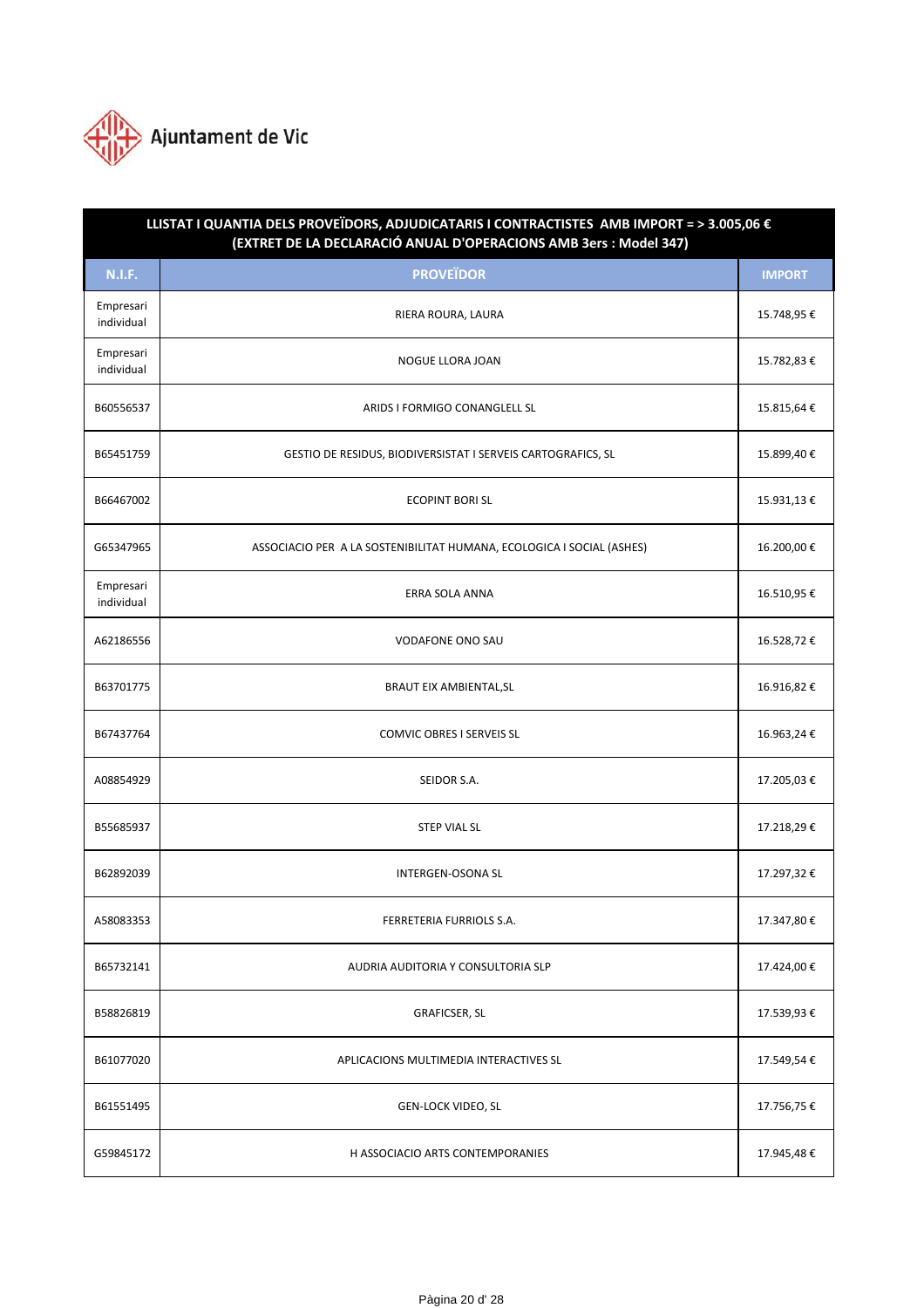

| LLISTAT I QUANTIA DELS PROVEÏDORS, ADJUDICATARIS I CONTRACTISTES AMB IMPORT = > 3.005,06 €<br>(EXTRET DE LA DECLARACIÓ ANUAL D'OPERACIONS AMB 3ers : Model 347) |                                     |               |  |
|-----------------------------------------------------------------------------------------------------------------------------------------------------------------|-------------------------------------|---------------|--|
| <b>N.I.F.</b>                                                                                                                                                   | <b>PROVEÏDOR</b>                    | <b>IMPORT</b> |  |
| B63120141                                                                                                                                                       | AREA DELS PRADALS, SL               | 17.959,61€    |  |
| B66617523                                                                                                                                                       | <b>ESTUDI PILARIN SL</b>            | 17.980,36€    |  |
| B65345712                                                                                                                                                       | QUADERNA ESTRATEGIA CORPORATIVA SLU | 18.029,00€    |  |
| A08606030                                                                                                                                                       | CRISTALLERIES CALLDETENES SA        | 18.048,13€    |  |
| B62658521                                                                                                                                                       | CIAS COM 2001 SL                    | 18.052,41€    |  |
| B67287342                                                                                                                                                       | OSONA MATERIALS CORRETJA SL         | 18.134,37€    |  |
| B60333150                                                                                                                                                       | <b>CORRETJA S.L.</b>                | 18.141,58€    |  |
| B65521882                                                                                                                                                       | APAK-9 SLU                          | 18.144,00€    |  |
| B65848889                                                                                                                                                       | XIMENEZ CATALUNYA SLU               | 18.151,92€    |  |
| A61902045                                                                                                                                                       | TRADIA TELECOM. SA                  | 18.190,37€    |  |
| B59482992                                                                                                                                                       | MATERIALS DE CONSTRUCCIO J.GIL S.L. | 18.291,98€    |  |
| G58126269                                                                                                                                                       | <b>CLUB ATLETIC VIC</b>             | 18.413,87€    |  |
| B60860392                                                                                                                                                       | MATER, VILA & VILA, S.L.            | 18.496,46€    |  |
| B08673527                                                                                                                                                       | <b>NEIDA SL</b>                     | 18.522,24€    |  |
| A82018474                                                                                                                                                       | TELEFONICA DE ESPAÑA SAU            | 18.590,28€    |  |
| A28119220                                                                                                                                                       | SEGUROS CATALANA OCCIDENTE, S.A.    | 18.612,55 €   |  |
| G08491011                                                                                                                                                       | <b>CLUB TENNIS VIC</b>              | 18.779,73€    |  |
| G59920553                                                                                                                                                       | VIC-BANG JAZZ CAVA                  | 19.000,00€    |  |
| A33234717                                                                                                                                                       | GRUPO MEANA, SA                     | 19.474,17€    |  |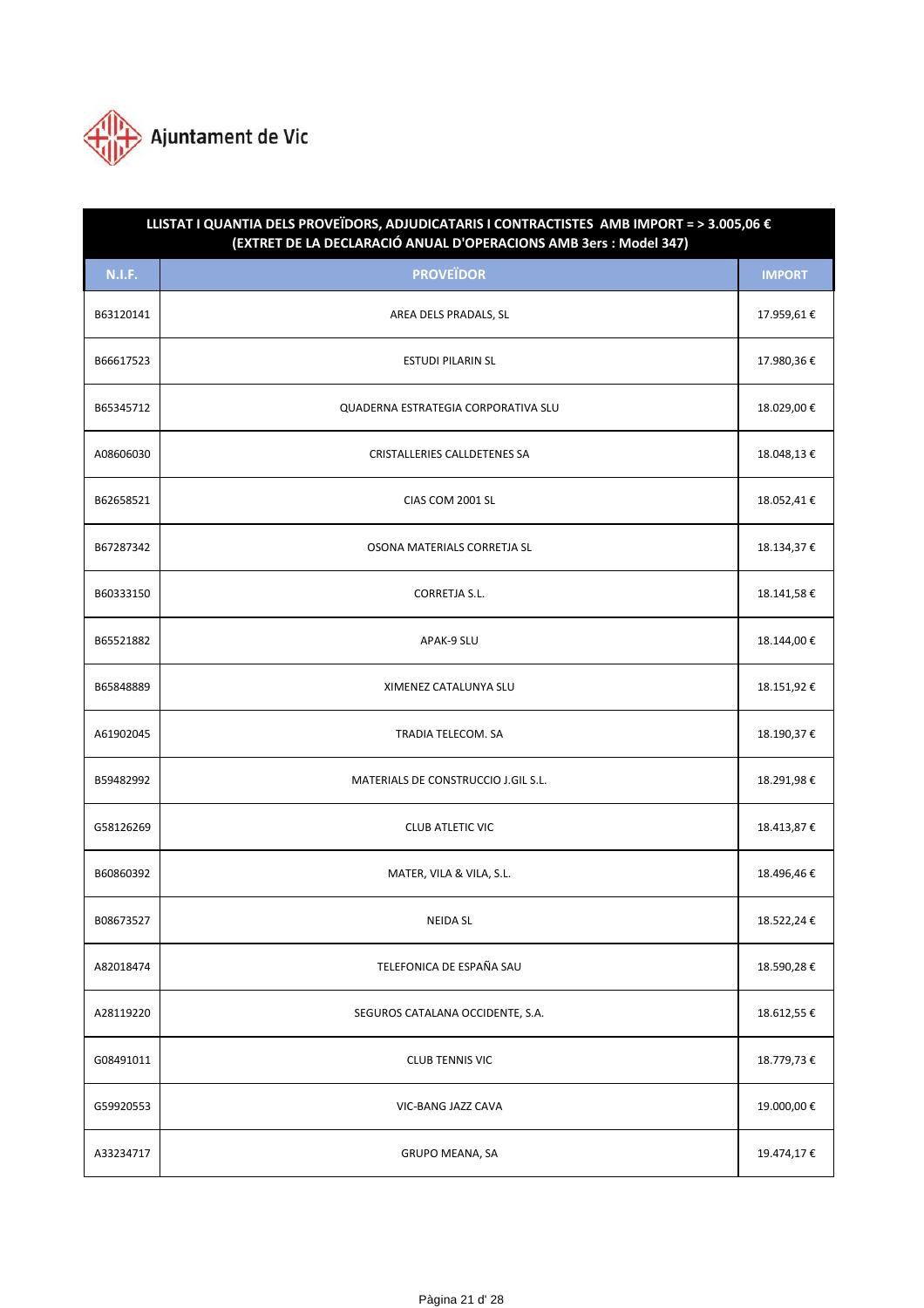

| LLISTAT I QUANTIA DELS PROVEÏDORS, ADJUDICATARIS I CONTRACTISTES AMB IMPORT = > 3.005,06 €<br>(EXTRET DE LA DECLARACIÓ ANUAL D'OPERACIONS AMB 3ers : Model 347) |                                                                           |               |  |
|-----------------------------------------------------------------------------------------------------------------------------------------------------------------|---------------------------------------------------------------------------|---------------|--|
| <b>N.I.F.</b>                                                                                                                                                   | <b>PROVEÏDOR</b>                                                          | <b>IMPORT</b> |  |
| P0800024B                                                                                                                                                       | MANCOMUNITAT LA PLANA                                                     | 19.580,03€    |  |
| W0186206I                                                                                                                                                       | AIG EUROPA SA SUCURSAL EN ESPAÑA                                          | 20.168,00€    |  |
| R0800521G                                                                                                                                                       | CARITAS ARXIPRESTAL DE VIC                                                | 20.675,20€    |  |
| B63311898                                                                                                                                                       | ROSAUD COSTAS DURAN SLP                                                   | 20.872,50€    |  |
| G61747069                                                                                                                                                       | ASSOCIACIO CASAL CLARET                                                   | 21.000,00€    |  |
| B61411153                                                                                                                                                       | <b>CASSANY DESIGNE SL</b>                                                 | 21.397,77 €   |  |
| B98197916                                                                                                                                                       | <b>NOVATILU SLU</b>                                                       | 21.438,05€    |  |
| A25027145                                                                                                                                                       | SERVICIOS MICROINFORMATICA SA                                             | 22.320,01€    |  |
| B64863871                                                                                                                                                       | IMPULSVIC, SLU                                                            | 22.400,00 €   |  |
| B17623182                                                                                                                                                       | SERVICIO DE PREVENCION AJENO EN SEGURIDAD Y SALUD LABORAL SLU (SPASS SLU) | 22.645,92€    |  |
| G65634727                                                                                                                                                       | ASSOCIACIÓ CINECLUB VIC                                                   | 23.000,00€    |  |
| B61747648                                                                                                                                                       | <b>INFORMATICA FEU</b>                                                    | 23.008,59€    |  |
| G62922224                                                                                                                                                       | <b>CLUB GIMNASTIC OSONA</b>                                               | 23.735,41€    |  |
| B41632332                                                                                                                                                       | AYTOS SOLUCIONES INFORMATICAS, SLU                                        | 24.469,62€    |  |
| G08489668                                                                                                                                                       | CASINO DE VIC                                                             | 25.000,00€    |  |
| G66222324                                                                                                                                                       | VIC COMERÇ                                                                | 25.000,00€    |  |
| G58003252                                                                                                                                                       | <b>CLUB NATACIO VIC - ETB</b>                                             | 25.469,72€    |  |
| G66753179                                                                                                                                                       | ASSOCIACIO ETCETERA TEATRE                                                | 27.000,00€    |  |
| B67269795                                                                                                                                                       | TONI GIRONES ARQUITECTURA SRL PROFESIONAL                                 | 27.273,19€    |  |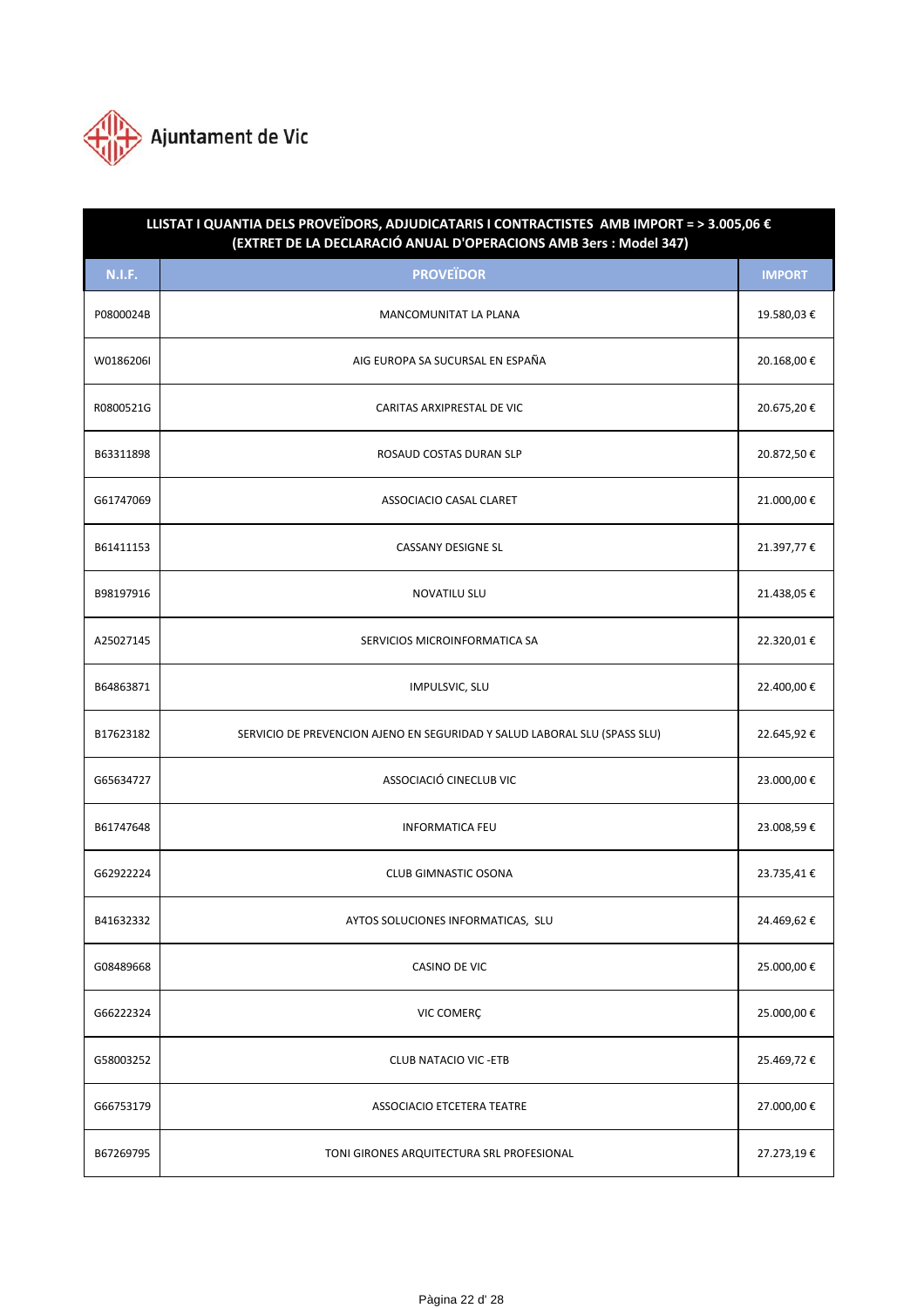

| LLISTAT I QUANTIA DELS PROVEÏDORS, ADJUDICATARIS I CONTRACTISTES AMB IMPORT = > 3.005,06 €<br>(EXTRET DE LA DECLARACIÓ ANUAL D'OPERACIONS AMB 3ers : Model 347) |                                                      |               |  |
|-----------------------------------------------------------------------------------------------------------------------------------------------------------------|------------------------------------------------------|---------------|--|
| <b>N.I.F.</b>                                                                                                                                                   | <b>PROVEÏDOR</b>                                     | <b>IMPORT</b> |  |
| B64161250                                                                                                                                                       | PUNT INFORMATIC I CREATIU, S.L.                      | 28.243,03€    |  |
| B97611164                                                                                                                                                       | <b>INSIGNA UNIFORMES SL</b>                          | 28.654,64€    |  |
| A59367458                                                                                                                                                       | <b>ID GRUP SA</b>                                    | 28.875,86€    |  |
| Empresari<br>individual                                                                                                                                         | OLIVA DE LA ESPERANZA, ANTONIO MARIA                 | 28.880,00€    |  |
| R2800224D                                                                                                                                                       | PROVINCIA CANONICA DE ESPAÑA DE LA COMPAÑIA DE JESUS | 28.880,00€    |  |
| P0806600C                                                                                                                                                       | AJUNTAMENT DE CENTELLES                              | 28.887,02€    |  |
| G58020124                                                                                                                                                       | FUND. UNIVERSITARIA BALMES, UVIC                     | 29.130,37€    |  |
| G63064547                                                                                                                                                       | CLUB TENNIS TAULA OSONA VIC ESPORT.                  | 29.831,77 €   |  |
| B60476330                                                                                                                                                       | RECOLLIDA I RECICLATGE SL                            | 30.047,01€    |  |
| A91001438                                                                                                                                                       | ALPHABET ESPAÑA FLEET MANAGEMENT SAU                 | 31.301,59€    |  |
| B63343156                                                                                                                                                       | INTEGRACIONES DIGITALES GOLD SL                      | 31.304,84€    |  |
| B65199184                                                                                                                                                       | ADFO CET SL                                          | 31.308,00€    |  |
| B60955564                                                                                                                                                       | SERVEIS COMUNIC.GLOBAL AQUITANIA SL                  | 31.371,39€    |  |
| A39000013                                                                                                                                                       | <b>BANCO SANTANDER</b>                               | 32.271,70€    |  |
| G08880577                                                                                                                                                       | <b>ASSOCIACIO ESPORT 3</b>                           | 32.983,96€    |  |
| B65244956                                                                                                                                                       | <b>IDENTIFICATION CARE SL</b>                        | 33.162,47€    |  |
| G08635641                                                                                                                                                       | <b>CLUB PATI VIC</b>                                 | 33.667,56€    |  |
| B63060644                                                                                                                                                       | BAENA CASAMOR ARQUITECTES BCQ SLP                    | 34.364,01€    |  |
| B61885562                                                                                                                                                       | TALLERS MUXACH-ESPECIAL INOX SL                      | 35.403,79€    |  |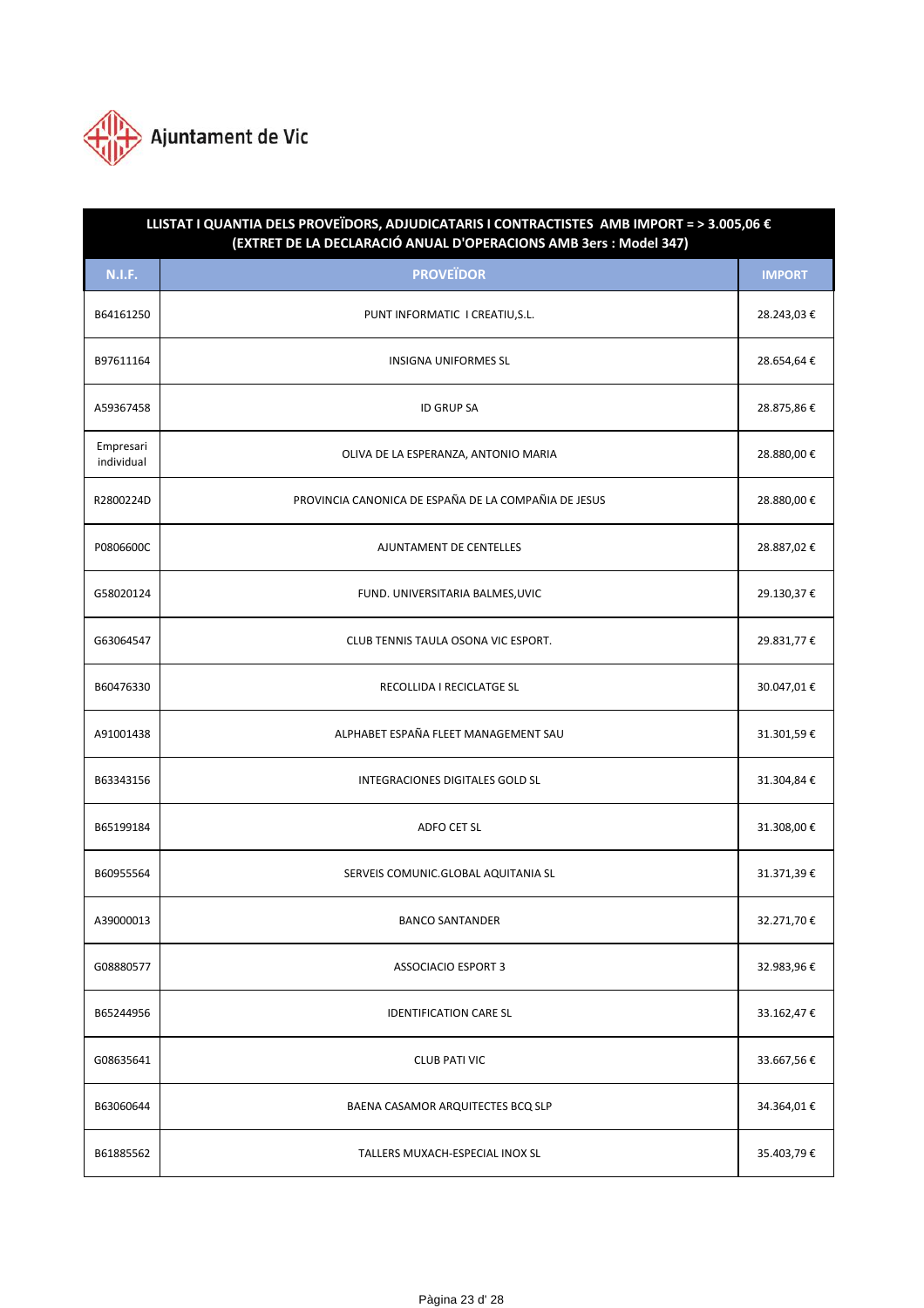

| LLISTAT I QUANTIA DELS PROVEÏDORS, ADJUDICATARIS I CONTRACTISTES AMB IMPORT = > 3.005,06 €<br>(EXTRET DE LA DECLARACIÓ ANUAL D'OPERACIONS AMB 3ers : Model 347) |                                                                                             |               |  |
|-----------------------------------------------------------------------------------------------------------------------------------------------------------------|---------------------------------------------------------------------------------------------|---------------|--|
| <b>N.I.F.</b>                                                                                                                                                   | <b>PROVEÏDOR</b>                                                                            | <b>IMPORT</b> |  |
| G58003252                                                                                                                                                       | <b>CLUB NATACIO VIC - ETB</b>                                                               | 36.199,63€    |  |
| G65345472                                                                                                                                                       | FUNDACIÓ CATALUNYA-LA PEDRERA                                                               | 36.300,00€    |  |
| G08758617                                                                                                                                                       | AGRUPACIO DE SORDS DE VIC                                                                   | 37.200,00€    |  |
| A08523094                                                                                                                                                       | <b>ALUMBRADOS VIARIOS SA</b>                                                                | 38.910,36€    |  |
| Q2866001G                                                                                                                                                       | CRUZ ROJA ESPAÑOLA                                                                          | 39.479,71€    |  |
| Empresari<br>individual                                                                                                                                         | SOLA BUSQUETS, PERE                                                                         | 39.890,00 €   |  |
| A78107349                                                                                                                                                       | KAPSCH TRAFFICCOM TRANSPORTATION S.A.U.                                                     | 42.002,01€    |  |
| G17125832                                                                                                                                                       | FONS CATALA COOP. DESENVOLUPAMENT                                                           | 42.500,00€    |  |
| A08447369                                                                                                                                                       | PREMSA D'OSONA (EL 9 NOU)                                                                   | 42.594,74€    |  |
| S2826042J                                                                                                                                                       | MINISTERIO DE HACIENDA Y ADMINISTRACIONES PUBLICAS                                          | 43.375,62€    |  |
| Empresari<br>individual                                                                                                                                         | OLIVA DE LA ESPERANZA, LUCIA                                                                | 43.700,00 €   |  |
| Empresari<br>individual                                                                                                                                         | OLIVA DE LA ESPERANZA, MARIA JOSE                                                           | 43.700,00€    |  |
| G58020124                                                                                                                                                       | FUND. UNIVERSITARIA BALMES, UVIC                                                            | 43.904,72€    |  |
| P0811100G                                                                                                                                                       | AJUNTAMENT DE MANLLEU                                                                       | 44.586,02€    |  |
| G65051591                                                                                                                                                       | ASSOCIACIO NITS DE CINEMA ORIENTAL                                                          | 45.000,00€    |  |
| A08522955                                                                                                                                                       | <b>ETRA BONAL SA</b>                                                                        | 47.778,58€    |  |
| B64582216                                                                                                                                                       | RUTER TECNOLOGIA SL                                                                         | 48.871,90€    |  |
| B59104612                                                                                                                                                       | ABAST SYSTEM & SOLUTIONS SL                                                                 | 49.580,08€    |  |
| U88030002                                                                                                                                                       | TELEFONICA DE ESPAÑA SAU - TELEFONICA MOVILES ESPAÑA SAU, EN UNION TEMPORAL DE EMPRESAS UTE | 50.988,02€    |  |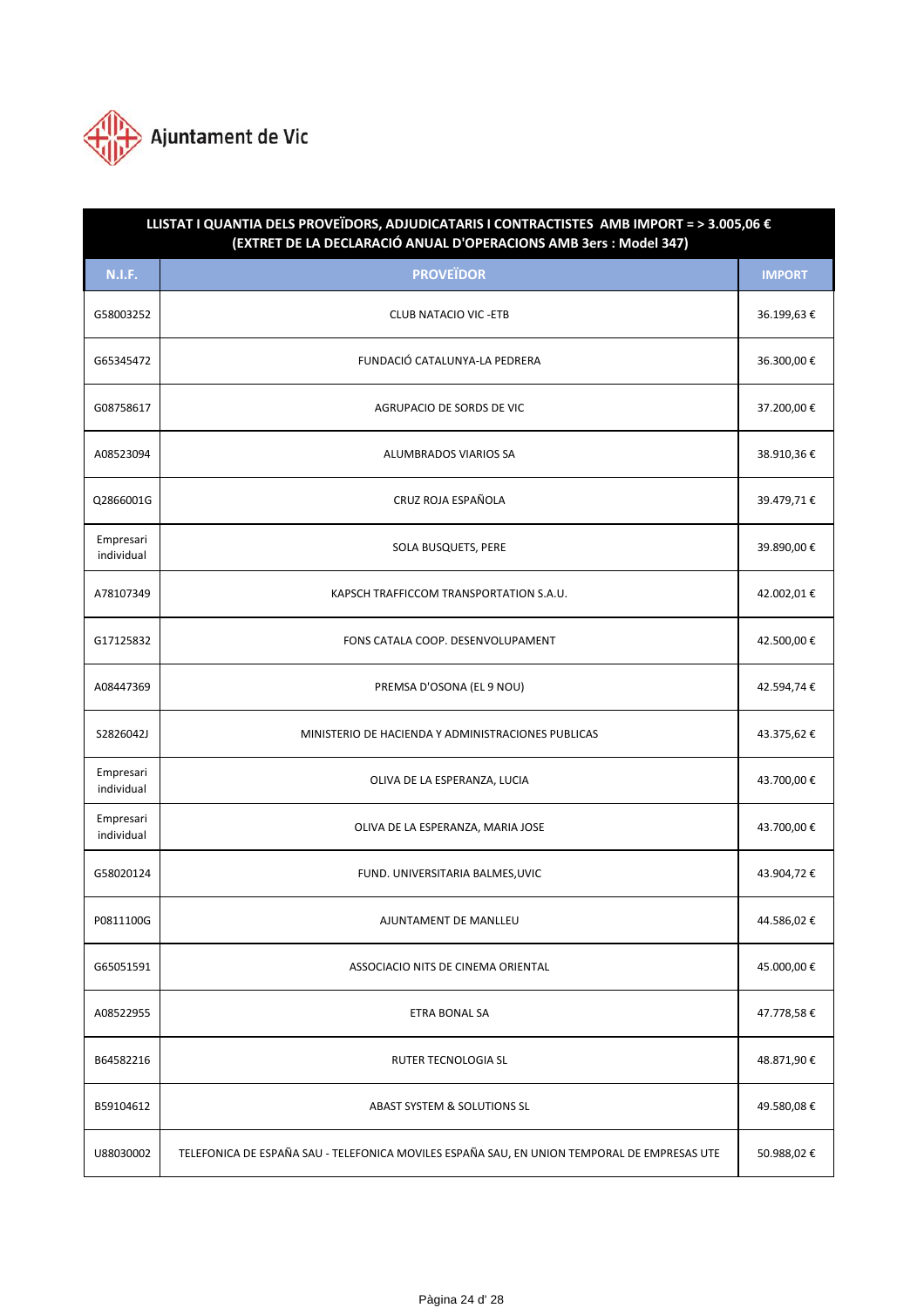

| LLISTAT I QUANTIA DELS PROVEÏDORS, ADJUDICATARIS I CONTRACTISTES AMB IMPORT = > 3.005,06 €<br>(EXTRET DE LA DECLARACIÓ ANUAL D'OPERACIONS AMB 3ers : Model 347) |                                                   |               |  |  |
|-----------------------------------------------------------------------------------------------------------------------------------------------------------------|---------------------------------------------------|---------------|--|--|
| <b>N.I.F.</b>                                                                                                                                                   | <b>PROVEÏDOR</b>                                  | <b>IMPORT</b> |  |  |
| H60865250                                                                                                                                                       | COMUNITAT PROPIETARIS ED. EL SUCRE                | 51.957,80€    |  |  |
| A08588170                                                                                                                                                       | SISTEMES D'ORGANITZACIO SA                        | 54.652,23€    |  |  |
| B80925977                                                                                                                                                       | TELEVIDA SERVICIOS SOCIOSANITARIOS, SLU - SERGESA | 57.947,98€    |  |  |
| A83052407                                                                                                                                                       | SOCIED. ESTATAL CORREOS Y TELEG.SA                | 58.430,02€    |  |  |
| G08491029                                                                                                                                                       | ASSOCIACIO SANT TOMAS-TAC OSONA                   | 60.300,00€    |  |  |
| B67103978                                                                                                                                                       | <b>CANIAUSA CENTER SL</b>                         | 60.499,92€    |  |  |
| P0800097H                                                                                                                                                       | CONSORCI DEL LLUÇANES                             | 61.477,18€    |  |  |
| B64448947                                                                                                                                                       | <b>ENERGRUP BIO RENOVABLES SL</b>                 | 68.878,33 €   |  |  |
| G65187056                                                                                                                                                       | <b>FUNDACIO TAC OSONA</b>                         | 72.708,41€    |  |  |
| P0800000B                                                                                                                                                       | DIPUTACIO BARCELONA                               | 80.686,39€    |  |  |
| A60624608                                                                                                                                                       | <b>CARRETERAS Y DRENAJES SA</b>                   | 86.275,42€    |  |  |
| Q5856172A                                                                                                                                                       | CONSORCI PER A LA NORM. LINGUISTICA               | 90.353,00€    |  |  |
| B66226234                                                                                                                                                       | TEMPO FACILITY SERVICES, SLU                      | 93.075,14€    |  |  |
| W0072130H                                                                                                                                                       | ZURICH INSURANCE PLC SUCURSAL EN ESPAÑA           | 94.002,81€    |  |  |
| G58356999                                                                                                                                                       | ESCUDERIA OSONA                                   | 95.756,57€    |  |  |
| B65661183                                                                                                                                                       | ARTEA MEDIAMBIENT SL                              | 98.359,76€    |  |  |
| S0811001G                                                                                                                                                       | <b>GENERALITAT DE CATALUNYA</b>                   | 102.961,06€   |  |  |
| G59484246                                                                                                                                                       | OBRA ATLETICA RECREATIVA OAR VIC                  | 102.974,57€   |  |  |
| B64510480                                                                                                                                                       | QUOPIAM INFORMATICA, SL                           | 104.090,46€   |  |  |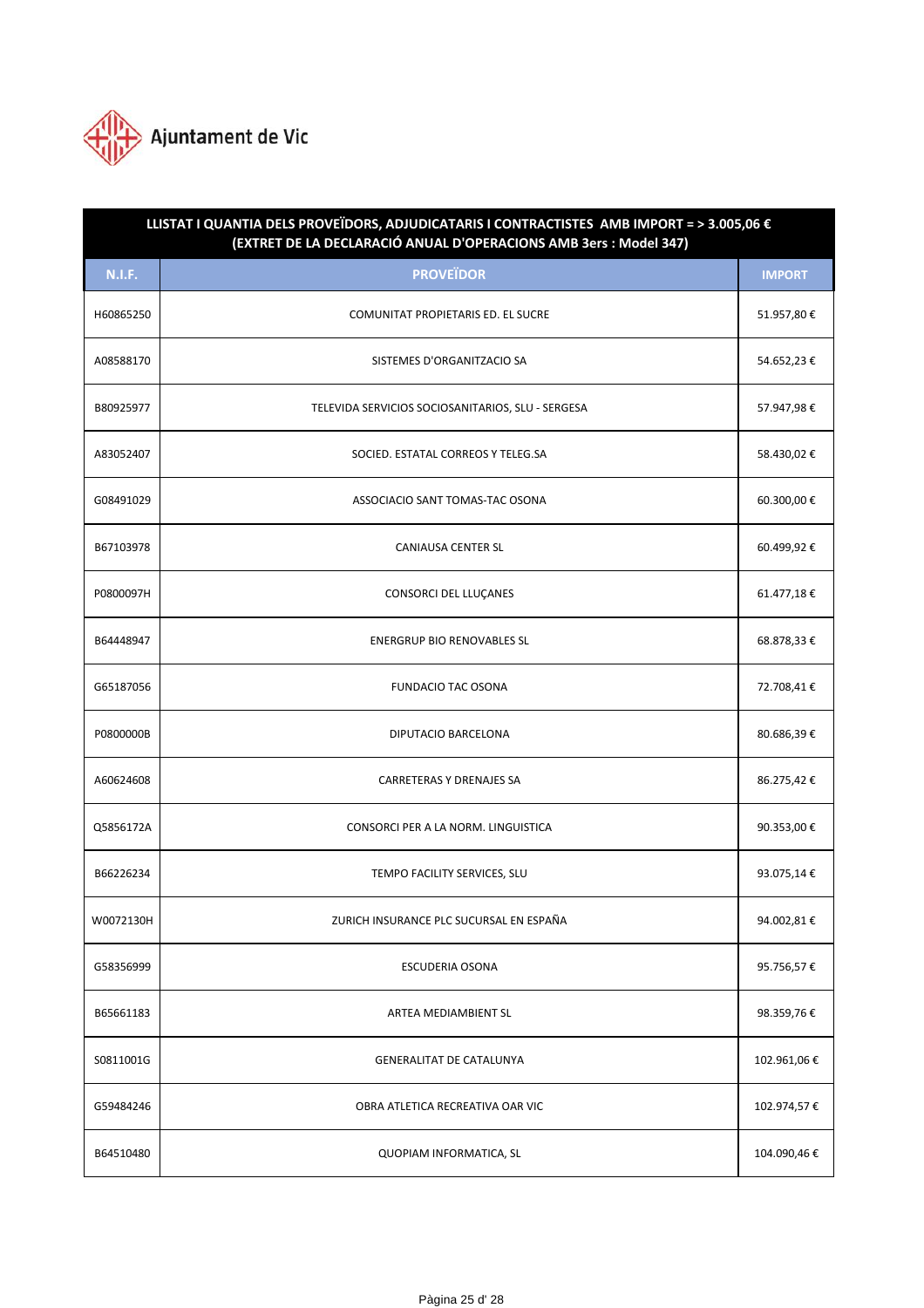

| LLISTAT I QUANTIA DELS PROVEÏDORS, ADJUDICATARIS I CONTRACTISTES AMB IMPORT = > 3.005,06 €<br>(EXTRET DE LA DECLARACIÓ ANUAL D'OPERACIONS AMB 3ers : Model 347) |                                                                        |               |  |  |
|-----------------------------------------------------------------------------------------------------------------------------------------------------------------|------------------------------------------------------------------------|---------------|--|--|
| <b>N.I.F.</b>                                                                                                                                                   | <b>PROVEÏDOR</b>                                                       | <b>IMPORT</b> |  |  |
| G58899998                                                                                                                                                       | FUNDACION BANCARIA CAIXA D'ESTALVIS I PENSIONS DE BARCELONA "LA CAIXA" | 108.000,00€   |  |  |
| B25599986                                                                                                                                                       | <b>BARDIA TARRAGO, SL</b>                                              | 118.143,04€   |  |  |
| A58295031                                                                                                                                                       | VEOLIA SERVEIS CATALUNYA, S.A.U.                                       | 120.069,99€   |  |  |
| B61734083                                                                                                                                                       | JCOPLASTIC IBERICA 2000 SL                                             | 123.651,05€   |  |  |
| G65445520                                                                                                                                                       | FUNDACIÓ ASSISTENCIAL D'OSONA                                          | 128.082,45€   |  |  |
| G63262323                                                                                                                                                       | <b>FUNDACIO PROJECTE I VIDA</b>                                        | 137.561,85€   |  |  |
| A08663619                                                                                                                                                       | CAIXABANK, SA                                                          | 153.766,51€   |  |  |
| A42004598                                                                                                                                                       | SEÑALIZACIONES VILLAR SA                                               | 157.993,32€   |  |  |
| B17915927                                                                                                                                                       | CONSTRUO CONSTRUCCIONS GENERALS SL                                     | 161.594,29€   |  |  |
| A08270993                                                                                                                                                       | <b>CONSTRUCTORA D'ARO SA</b>                                           | 166.550,76€   |  |  |
| G59845172                                                                                                                                                       | H ASSOCIACIO ARTS CONTEMPORANIES                                       | 170.854,52€   |  |  |
| G63340483                                                                                                                                                       | FUNDACIO SUPORT SOCIAL SOLIDARI                                        | 178.243,32€   |  |  |
| A17200163                                                                                                                                                       | <b>CONSTRUCCIONS ICART SA</b>                                          | 192.050,42€   |  |  |
| Empresari<br>individual                                                                                                                                         | SERRA SEGURA, ANTONIA-MARIA                                            | 200.997,16€   |  |  |
| Empresari<br>individual                                                                                                                                         | SERRA SEGURA, EULALIA                                                  | 200.997,16€   |  |  |
| B65150484                                                                                                                                                       | CREACCIO AGENCIA D, EMPRENADORIA, INNOVACIO I CONEIXEMENT, SL          | 250.000,00€   |  |  |
| G59439794                                                                                                                                                       | FUNDACIO L'ATLANTIDA                                                   | 279.000,00€   |  |  |
| R0800043B                                                                                                                                                       | <b>BISBAT DE VIC</b>                                                   | 286.000,00€   |  |  |
| P5800015I                                                                                                                                                       | CONSELL COMARCAL D'OSONA                                               | 295.401,42€   |  |  |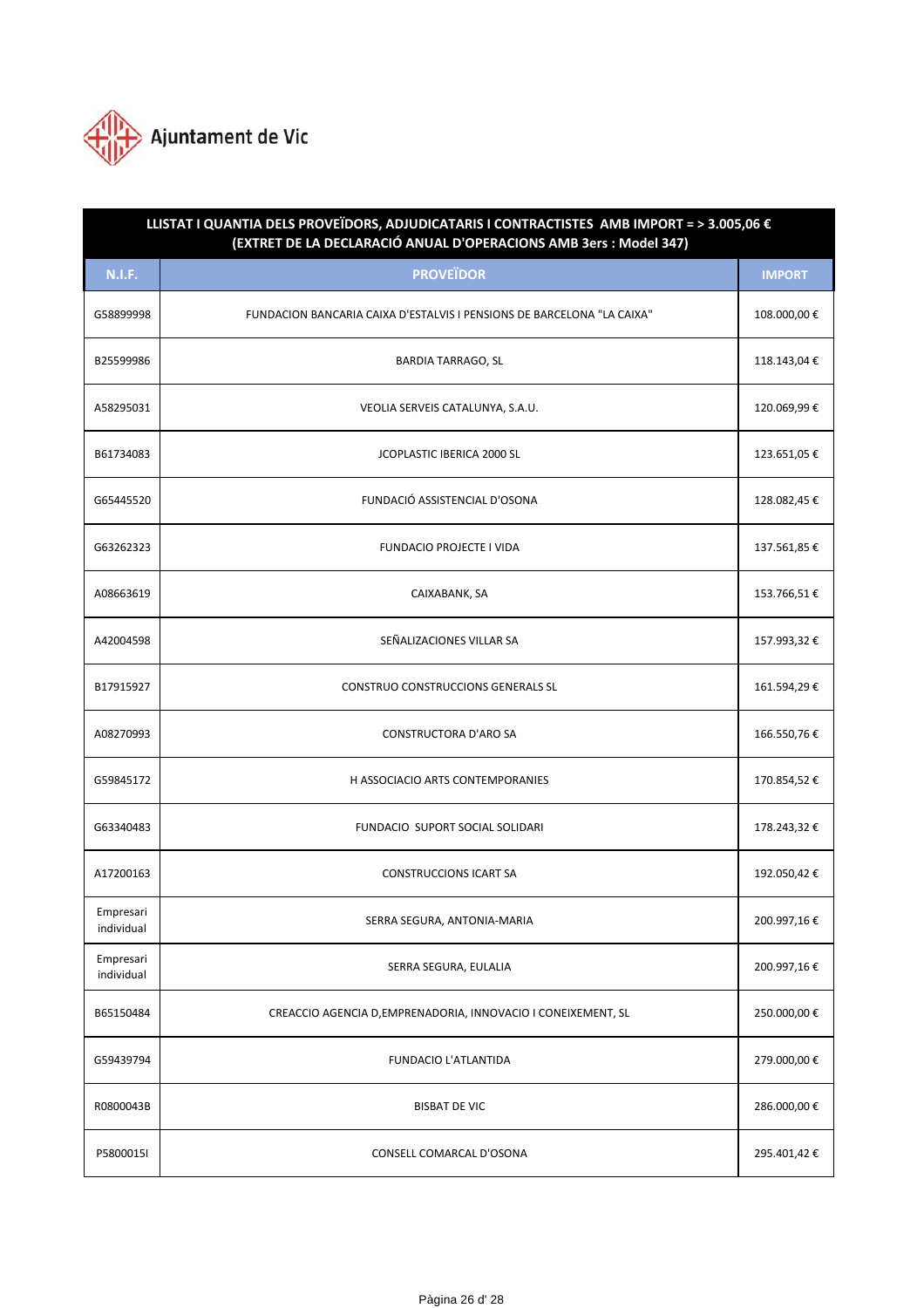

| LLISTAT I QUANTIA DELS PROVEÏDORS, ADJUDICATARIS I CONTRACTISTES AMB IMPORT = > 3.005,06 €<br>(EXTRET DE LA DECLARACIÓ ANUAL D'OPERACIONS AMB 3ers : Model 347) |                                                               |                |  |  |
|-----------------------------------------------------------------------------------------------------------------------------------------------------------------|---------------------------------------------------------------|----------------|--|--|
| <b>N.I.F.</b>                                                                                                                                                   | <b>PROVEÏDOR</b>                                              | <b>IMPORT</b>  |  |  |
| B65272577                                                                                                                                                       | <b>RASESVIC SL</b>                                            | 299.999,05€    |  |  |
| P5800015I                                                                                                                                                       | CONSELL COMARCAL D'OSONA                                      | 321.764,63€    |  |  |
| B65150484                                                                                                                                                       | CREACCIO AGENCIA D, EMPRENADORIA, INNOVACIO I CONEIXEMENT, SL | 386.383,69€    |  |  |
| A08798852                                                                                                                                                       | PASQUINA SA                                                   | 401.774,79€    |  |  |
| A17000993                                                                                                                                                       | AGUSTI Y MASOLIVER S.A.                                       | 410.740,55€    |  |  |
| A59082644                                                                                                                                                       | CONSTRUCCIONS DEUMAL, SA                                      | 424.505,75€    |  |  |
| P5800016G                                                                                                                                                       | ORGANISME GESTIO TRIBUTARIA DIPUTACIO DE BARCELONA            | 438.569,49€    |  |  |
| A08225278                                                                                                                                                       | ARENES I GRAVES CASTELLOT SA                                  | 484.664,11€    |  |  |
| A08290538                                                                                                                                                       | 25 OSONA BUS S.A.                                             | 511.954,46€    |  |  |
| A08968109                                                                                                                                                       | PULIT, SA                                                     | 699.047,83€    |  |  |
| A17022344                                                                                                                                                       | ARCADI PLA SA                                                 | 731.599,04€    |  |  |
| A08000143                                                                                                                                                       | BANC SABADELL, S.A.                                           | 774.354,22 €   |  |  |
| P0800049I                                                                                                                                                       | CONSORCI GESTIO RESIDUS URB.OSONA                             | 869.055,01€    |  |  |
| A86019197                                                                                                                                                       | OTXANDIANO EMPRESARIAL S.A.O                                  | 987.488,98€    |  |  |
| P5829901G                                                                                                                                                       | OFIM - ORGANISME AUTONOM DE FIRES I MERCATS                   | 990.933,98€    |  |  |
| G64777725                                                                                                                                                       | FUNDACIÓ PRIVADA EDUCACIÓ I ART                               | 1.022.200,00 € |  |  |
| B65357204                                                                                                                                                       | VICVERD, SL                                                   | 1.029.368,84 € |  |  |
| A58425760                                                                                                                                                       | ROGASA CONSTRUCCIONES Y CONTRATAS SAU                         | 1.220.871,06€  |  |  |
| F04743175                                                                                                                                                       | CAJAMAR CAJA RURAL, SOC.COOP.DE CREDITO                       | 1.492.135,69€  |  |  |